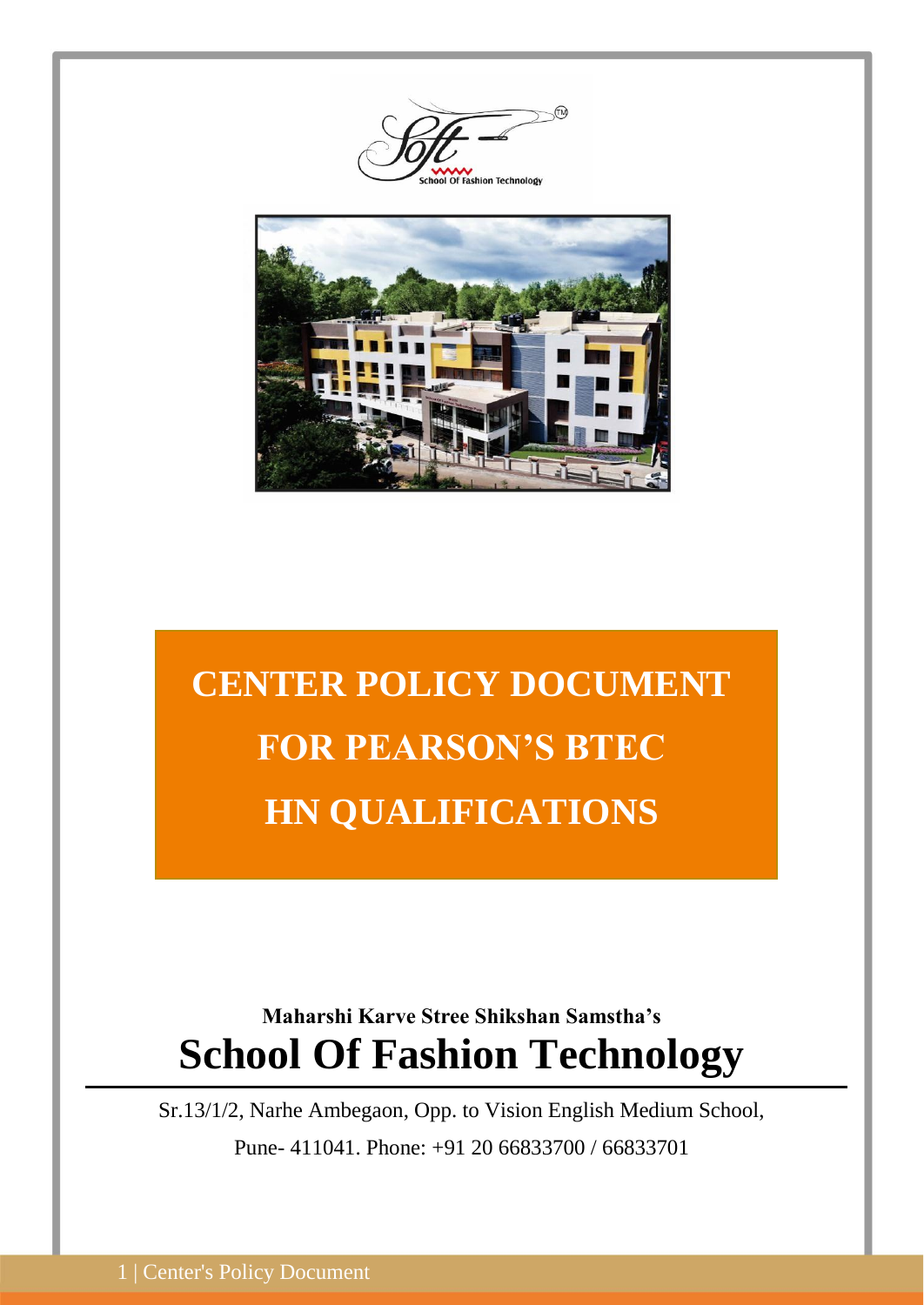# **Contents**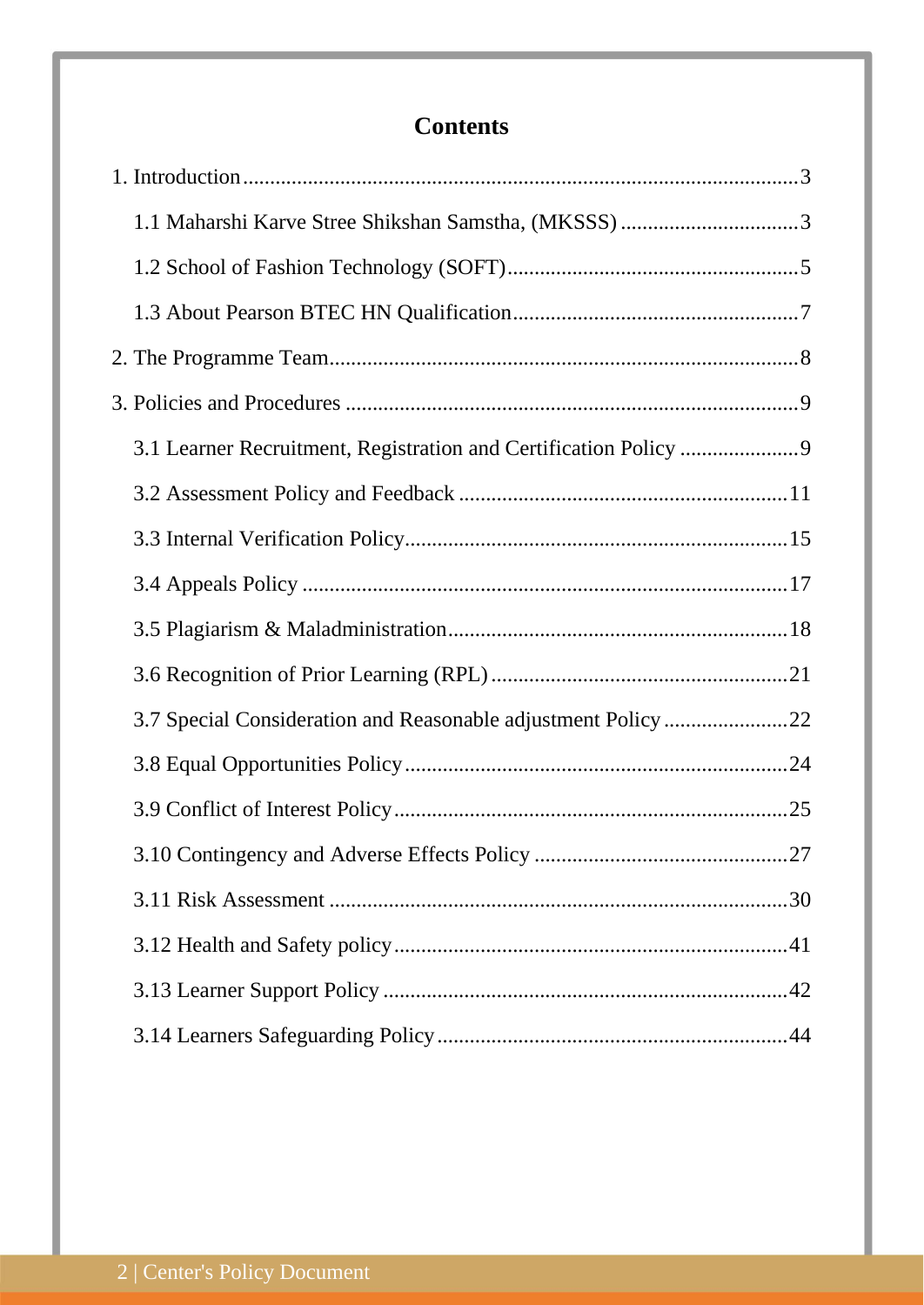# **1. Introduction**

<span id="page-2-1"></span>

## <span id="page-2-0"></span>**1.1 Maharshi Karve Stree Shikshan Samstha, (MKSSS)**

The Samstha is a 125-years-old body that is committed to **"Empowerment of Women through Education"**. The Institution works relentlessly towards educating the women and thereby making them self-reliant. The Samstha was established in 1896 by the great visionary and social worker **Bharat Ratna Maharshi Dhondo Keshav Karve** to provide shelter to destitute women.

Maharshi Karve founded this Institution with the objectives of upliftment, emancipation and education of women who formed a major section of the socially downtrodden. He dedicated his whole life for this humanitarian cause with great determination and courage. For his sacrifice and dedicated social work and his contribution to the noble cause he was awarded **"Bharat Ratna"** the highest National Civilian Award.

Maharshi Karve Stree Shikshan Samstha, Pune has branches all over Maharashtra in India and more than 35,000 girl students are learning in these institutions and at present it runs 65 educational units.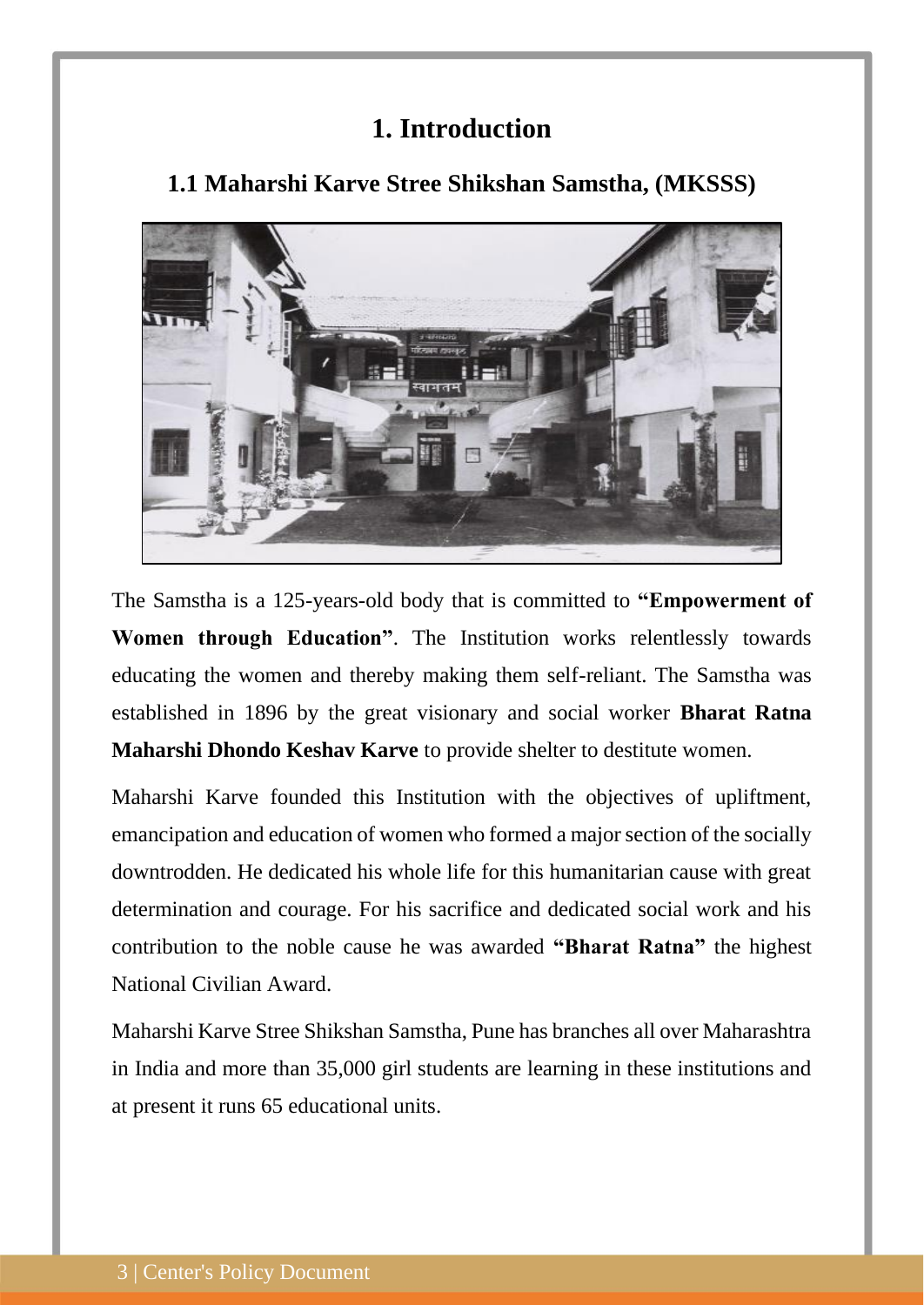The Institution offers education from Kindergarten, Pre-Primary, Primary, Secondary, Higher Secondary schools to Higher Education Colleges. At present the Institution runs higher education units like, Engineering, Architecture, Management, Nursing, Fashion Technology, Vocational Training Institute, Laser Technology & Applications, Jewellery Design, etc. With the changing trends in the jobs market, the courses like Data Science, Artificial Intelligence, Machine learning, laser technology, Automotive Mechatronics are also planned in near future.

MKSSS strives hard to develop women into truly performing citizens in today's globalization era.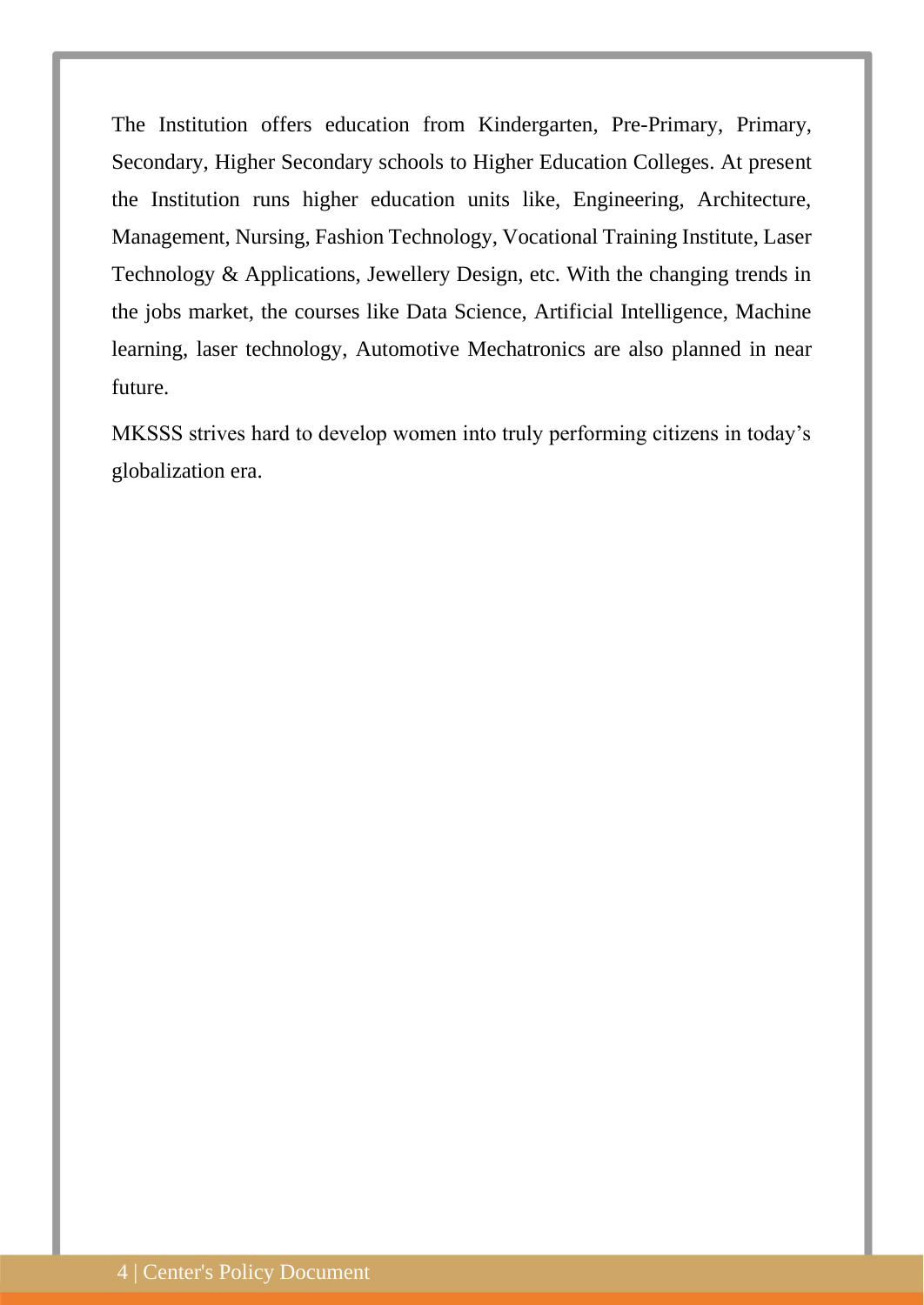## **1.2 School of Fashion Technology (SOFT)**

<span id="page-4-0"></span>

Established in 1998 under the tutelage of 125 year old Maharshi Karve Stree Shikshan Samstha (MKSSS), Pune, India, School of Fashion Technology (SOFT) is the pioneer of fashion education and one of the top fashion design schools in the country, and the only school that equips learners with quality education.

School Of Fashion Technology has been working for the past many years to impart quality education and career to its learners in the areas of Fashion Design, Fashion Technology, Production, Merchandising, Fashion Communication, Jewellery Design, Textile Design and Sustainable Fashion.

Highly qualified faculties and experts from the industry train the learning minds and endow them with the required skill sets for the fashion industry. School of Fashion Technology aims at equipping the learner's mind with creativity, intellect and confidence and prepares them for a promising future.

Keeping the legacy of quality education, SOFT is now an approved center for delivering Pearson BTEC HN qualification for Level 4 & 5.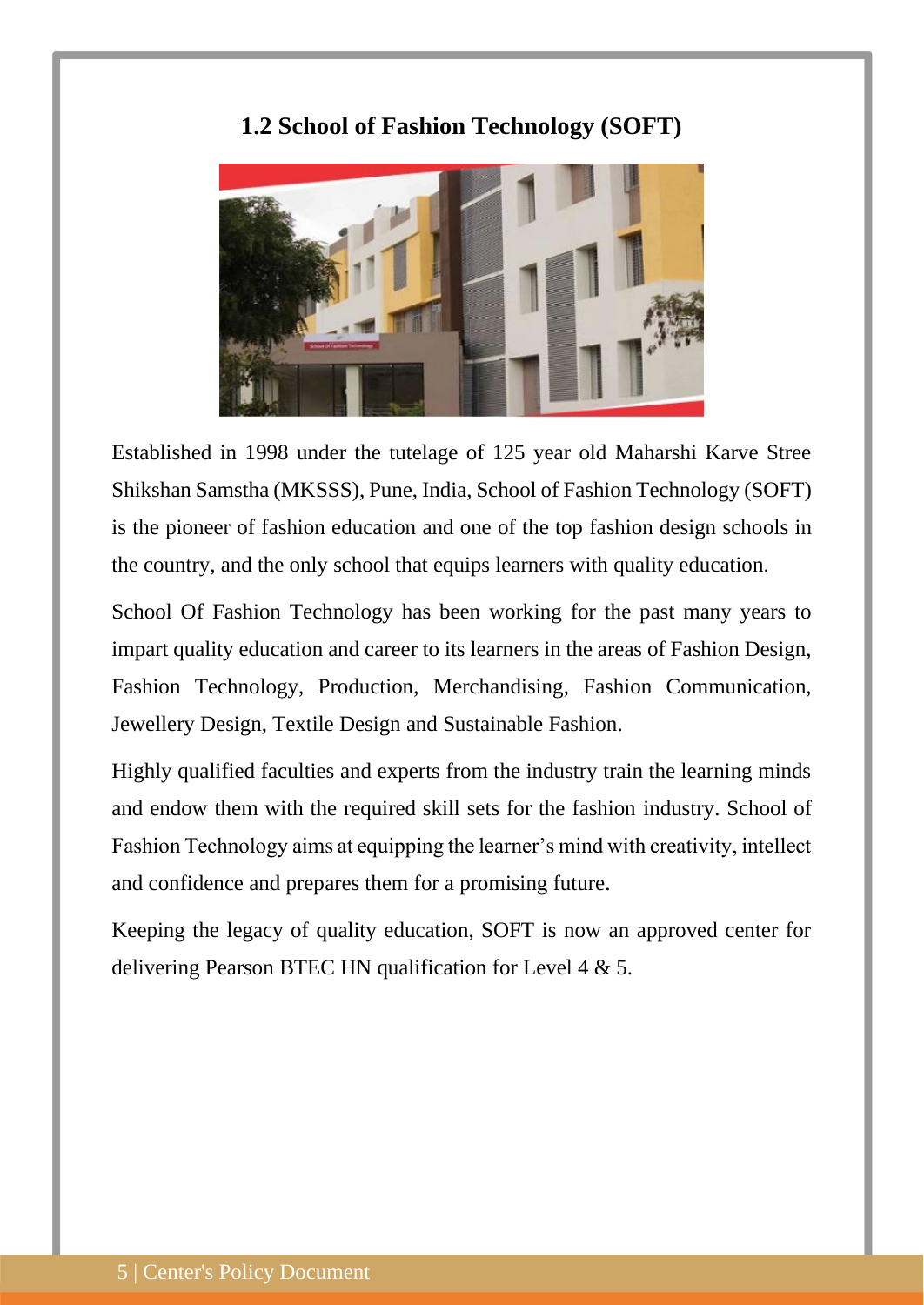## **Vision of SOFT**

To take forward the MKSSS's Vision of Women Empowerment through Education, SOFT is committed to Evolve as a most Conscious and Internationally known Fashion Organization.

## **Mission of SOFT**

SOFT is committed to provide an enriched experience to all its stake holders by providing Conscious Quality input and by governing the required output so as to satisfy the needs of the Industry as well as society with utmost competencies. By default the International Connectivity on one side and the Social Connectivity at the Grass Root level on the other side will be a phenomenal Identity that will make SOFT a unique organization.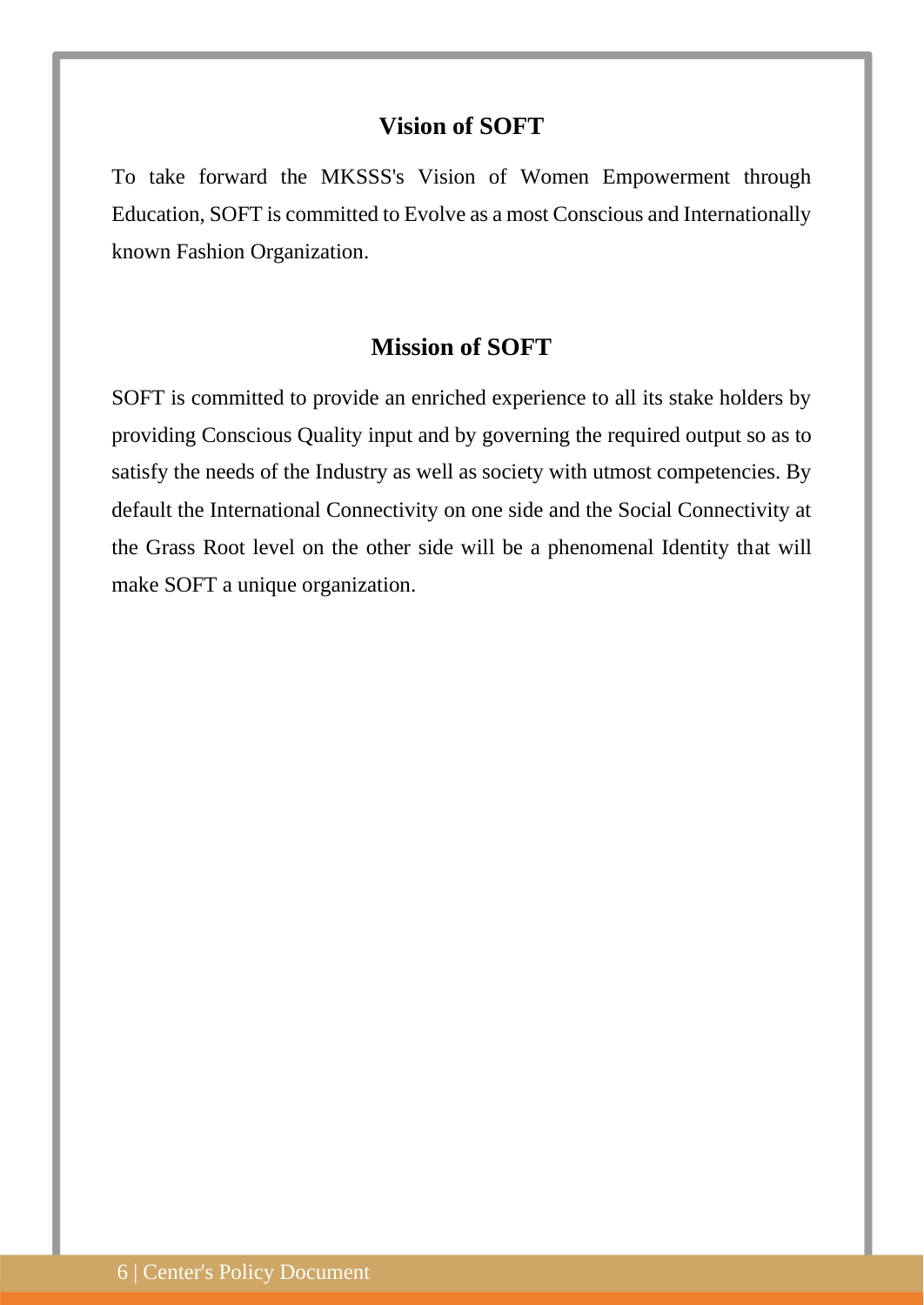## **1.3 About Pearson BTEC HN Qualification**

<span id="page-6-0"></span>Pearson is the world's leading learning company, with a presence in more than 70 countries and working to help people of all ages to make measurable progress in their lives through learning.

The unique insight and world-class expertise followed by Pearson comes from the long history of working closely with various stakeholders of Pearson.

Pearson puts the learner at the center of everything they do, because wherever learning flourishes, so do people.

BTEC (Business and Technology Education Council) is one of the world's most recognized applied learning brands, engaging learners in practical, interpersonal and thinking skills, for more than thirty years.

BTEC are work-related qualifications for learners taking their first steps into employment, or for those already in employment and seeking career development opportunities. BTEC provide progression into the workplace either directly or via study at university and are also designed to meet employer's needs.

Therefore, Pearson BTEC Higher National qualifications are specially designed range widely recognized by industry and higher education as the principal vocational qualification at Levels 4 and5.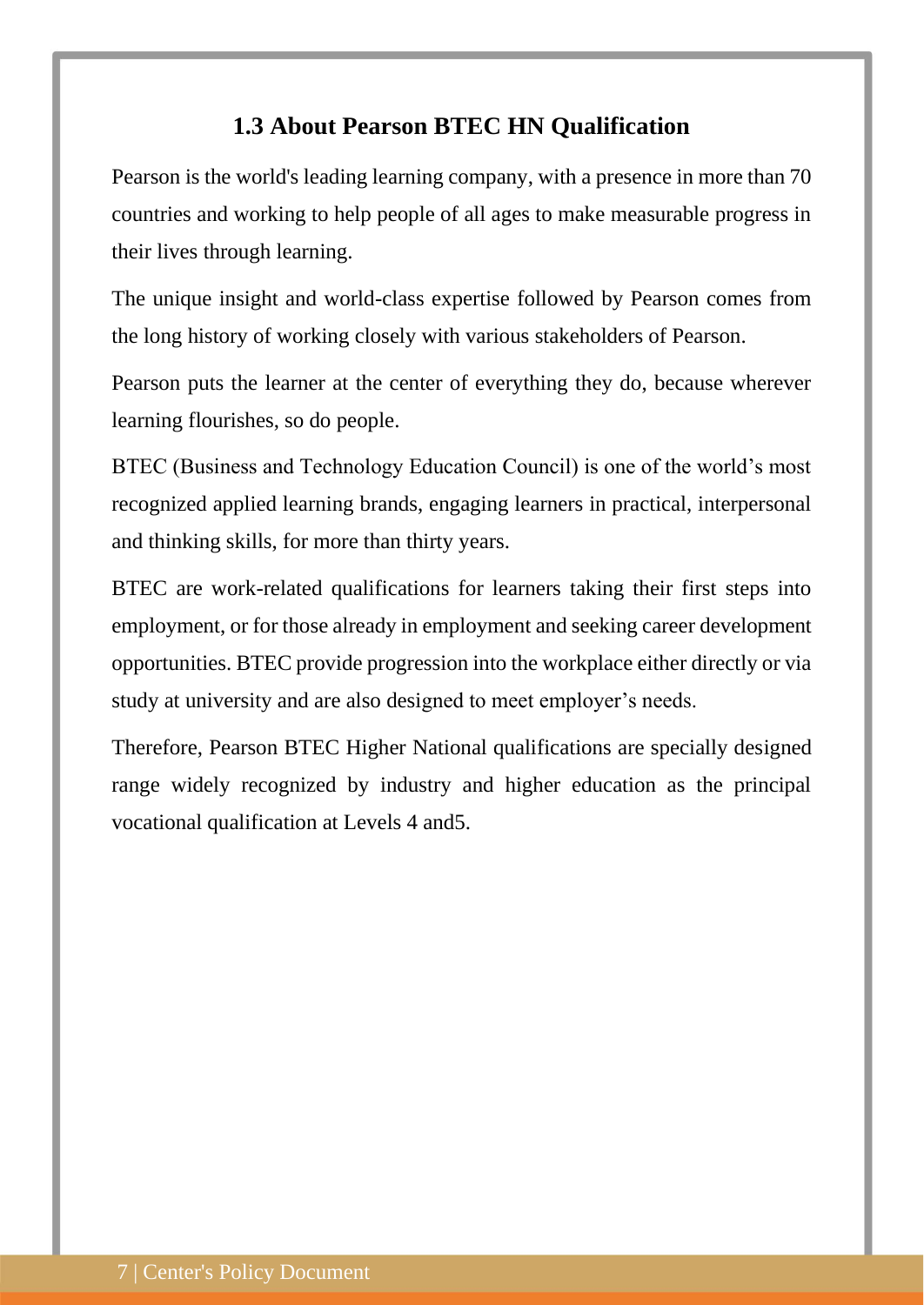# **2. The Programme Team**

<span id="page-7-0"></span>The Programme team consists of all the staff responsible for the delivery, assessment and internal verification of a BTEC HN Qualification. Below are the role and responsibilities of the programme team who are involved in maintaining and improving the quality of programmes within the center.

| Sr.<br>$\mathbf{n}\mathbf{o}$ | Role                                                                                                                                                | <b>Responsibility</b>                                                                                                                                                                                                    | <b>SOFT Faculty</b>                                                              |
|-------------------------------|-----------------------------------------------------------------------------------------------------------------------------------------------------|--------------------------------------------------------------------------------------------------------------------------------------------------------------------------------------------------------------------------|----------------------------------------------------------------------------------|
| 1.                            | Head of Center                                                                                                                                      | Person who has overall<br>accountability for the delivery of<br>Pearson Qualifications.                                                                                                                                  | Dr.M.M Hundekar<br>principal@soft.ac.in                                          |
| 2.                            | <b>Quality Nominees</b>                                                                                                                             | Ensuring effective management of Dr. M. M Hundekar<br><b>BTEC</b> programmes                                                                                                                                             | principal@soft.ac.in                                                             |
| 3.                            | <b>Programme Leaders</b>                                                                                                                            | Responsible for managing<br>programme delivery and<br>assessment of the learners, to<br>ensure coverage of all units and<br>grading criteria                                                                             | Mr. Suresh Karale.<br>Ms. Anjali Chavan<br>hodpg@soft.ac.in<br>anjali@soft.sc.in |
| 4.                            | Lead Internal Verifiers                                                                                                                             | The Lead Internal Verifier play an Dr. Yogesh Bokil<br>Important role in authorizing<br>Resubmissions and retakes.                                                                                                       | yogesh@soft.ac.in                                                                |
| 5.                            | <b>Senior Managers</b>                                                                                                                              | Responsible for overseeing the<br>registration, transfer, withdrawal<br>and Certificate claims for learners<br>to ensure that Pearson's deadlines<br>are met. Responsible for<br>assessment records and<br>documentation | Ms. Mohika Joshi<br>exampearson@soft.ac.in                                       |
| 6.                            | <b>Internal Verifiers</b>                                                                                                                           | A member of staff able to verify<br>assessor decisions, and validate<br>assignment brief.                                                                                                                                | <b>Subject Experts</b>                                                           |
| 7.                            | Responsible for timely, accurate<br>and valid registration, transfer,<br><b>Exams Officer</b><br>withdrawal and certificate claims<br>for learners. |                                                                                                                                                                                                                          | Ms. Mohika Joshi<br>exampearson@soft.ac.in                                       |
| 8.                            | Assessors                                                                                                                                           | Responsible for carrying out<br>assessment to the required<br>standards. The assessor provides<br>feedback to learners; assures the<br>authenticity of learner work;<br>records and tracks achievement.                  | <b>Subject Experts</b>                                                           |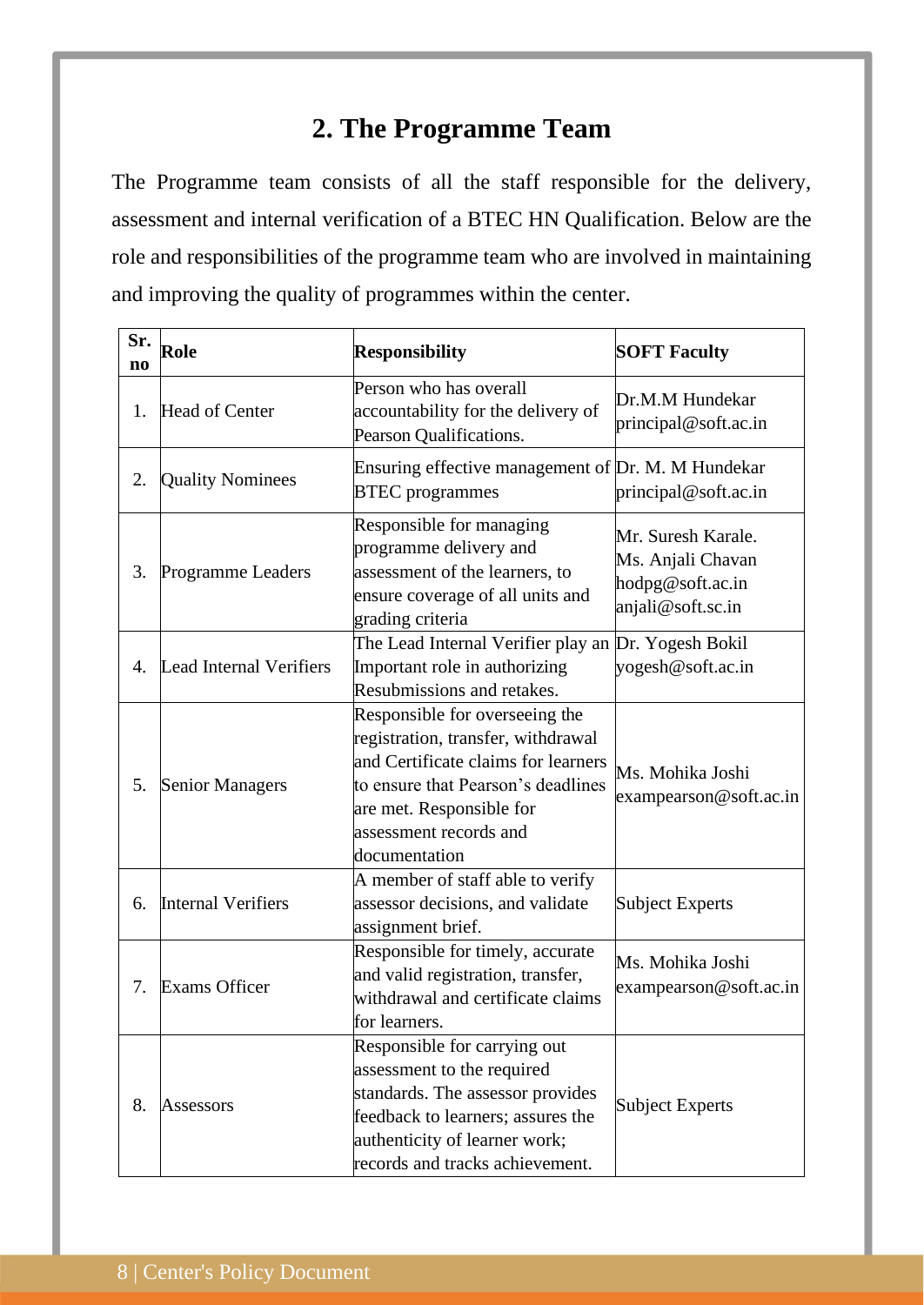## **3. Policies and Procedures**

## <span id="page-8-1"></span><span id="page-8-0"></span>**3.1 Learner Recruitment, Registration and Certification Policy**

SOFT for its BTEC HN qualification practices fair and consistent approach to recruiting with integrity and equal opportunity to all however as a very special organization dedicatedly working for Women Empowerment, offers education only to Women.

## **Learner Recruitment:**

- Applications for admission to all courses are considered without regard to any inappropriate distinction e.g. ethnicity, nationality, disability, sexual orientation, religious or political beliefs, marital status or socio-economic background etc. All Applicants are given equal opportunities, are consistent, transparent and in line with the Pearson's certification and pre-requisites.
- Key dates and deadlines for application and registration appear on SOFT website.
- Admission Committee guides the learners from their first visit to SOFT. Counselors are designated to attend the desiring applicant and the journey begins with initial assessment by a Counselor. During the assessment the counselor identifies applicant's admission requirement compatibility and the areas of support, if needed, for each individual learner.
- As BTEC HN qualification is taught and assessed in English learners who are non-native English speakers and who have not undertaken their final two years of schooling in English need to submit their IELTS Score of 5.5 before joining the qualification.
- Admission will be entirely on merit and on the basis of individual ability.
- The selection process at SOFT constitutes of Common Entrance Test comprising of Studio Test, Online Test and Personal Interview and therefore takes account of all aspects of an application and not just an applicant's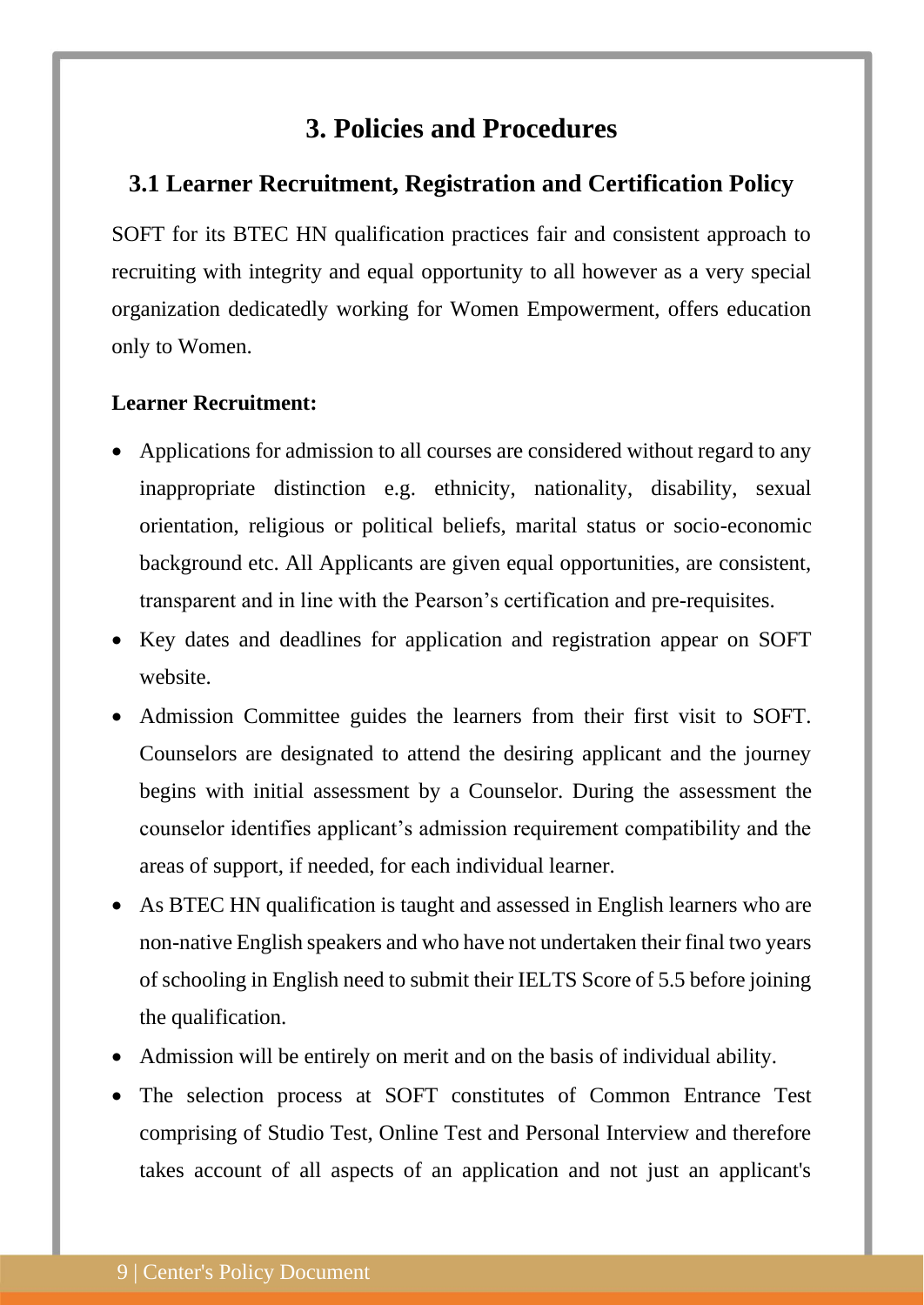academic profile. SOFT is committed to treating all applicants within the admission cycle fairly.

#### **Registration:**

- SOFT informs every applicant about Pearson qualification and its certification procedures at the beginning of a programme.
- The exam officer ensures a robust system of registration that all the learners are registered on Edexcel Online as per the guidelines of the awarding body Pearson within the deadline. Exam Officer will cross check the registration details with Programme Leaders.
- The Exams Officer shall ensure that all learners are aware of their learner status and that withdrawal, transfers or changes to any learners details are kept up-to-date and that examination boards have been notified.

#### **Certification Policy:**

Certification is the acknowledgment that an individual has attained a well-defined level of understanding or ability against a particular body of knowledge or skill set and is committed to maintain a high quality of professionalism while in the practice. Certificate will be issued by Pearson to learners only after the successful completion of the course.

The Exams Officer will ensure that timely certificate claims are made and are based solely on internally verified records which are approval by External Verifiers. The Exams Officer ensures that all records are kept safely and securely post certification for recommended periods of time in line with examination board requirements. All certificates will be audited to ensure accuracy and completeness.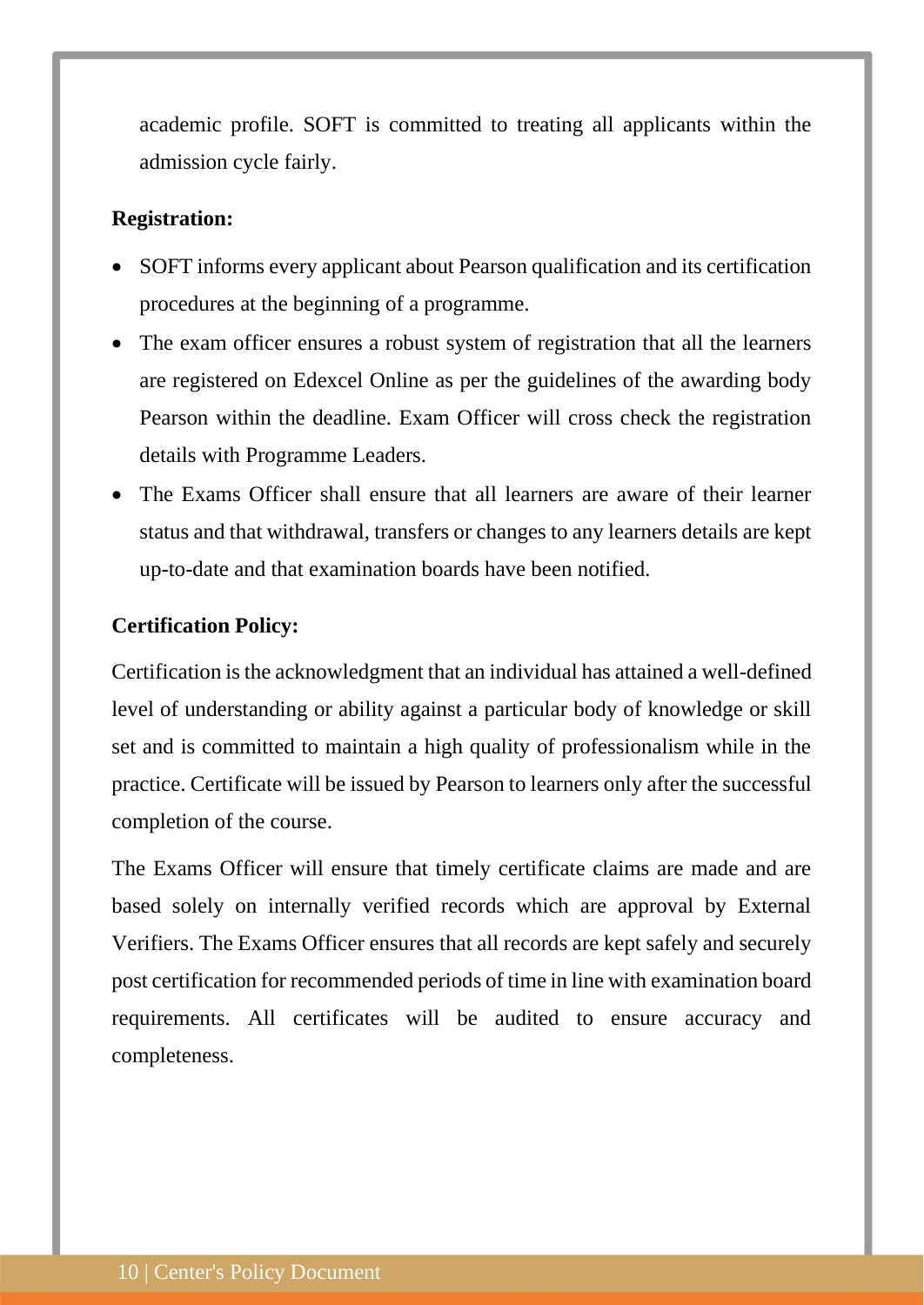## **3.2 Assessment Policy and Feedback**

<span id="page-10-0"></span>Assessment is the process of measuring learners learning & evaluating the level of that achievement. SOFT in the requirement of fulfillment of BTEC HN qualification emphasizes on analytical, valid and reliable approach which includes wide range of learning tools for consistent performance. Pearson BTEC HN Qualification are assessed internally by assessors and verified by internal verification process which is validated by International Standard Verifier.

#### **Forms of assessment**

#### **1. Formative Assessment**

Formative feedback is periodically given by an assessor to the learners with a clear understanding of their progress and continued improvement. Formative assessment is developing and is offered before summative assessment. Formative feedback does not contribute to final grading but develop and consolidate knowledge, skills and competencies.

#### **2. Summative Assessment**

Summative assessment is the summation of the learner's achievement and evaluation of their learning. Summative assessment results in the awarding of a grade that indicates the learner's level of achievement. For learners, the summative assessment is often viewed as the most important form of assessment, as it provides them with a definitive indication of their performance. Assessors will assess the learner for their overall performance and grade them accordingly.

#### **3. Feedback on Learners Assessment**

Feedback on assessed work is an integral part of the process and has several purposes. Feedback is important for the Learners academic improvement and progression. This helps Learners to understand how the Assessor/ Internal Verifier have interpreted their work against the given criteria.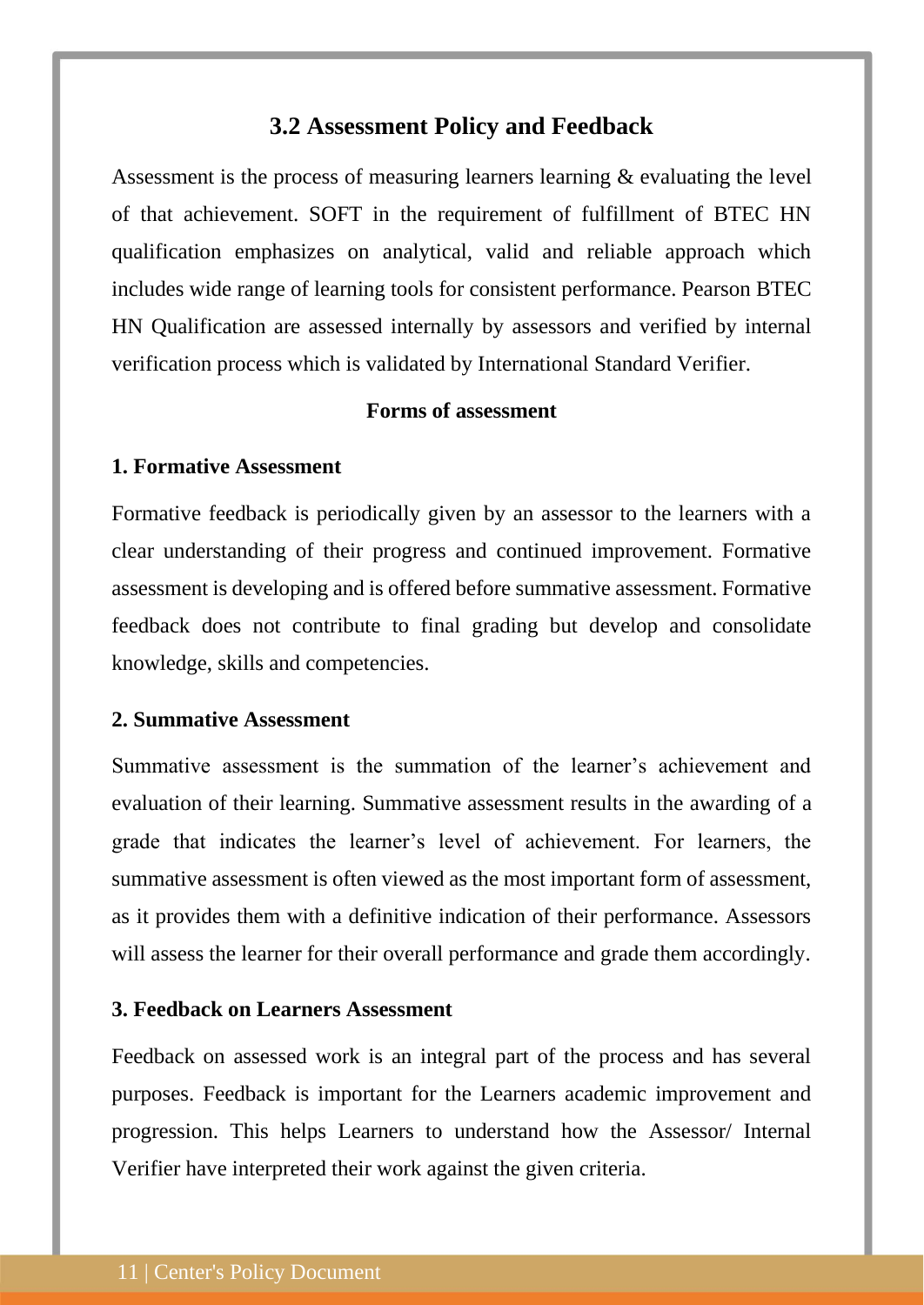Feedback will be:

- Meaningful feedback that will be specific to given assessment criteria and benefits learners in their subsequent work.
- Timely feedback will be given while the work assessed is fresh on the minds of the learners before they could take up new assignment
- Constructive feedback will set out ways in which there is scope for improvement and also highlights learners strengths and weaknesses.

#### **Re-assessment/ Re-submission**

Not every learner will achieve all learning outcomes on their first attempt at summative assessment. Reassessment will only be offered after the completion of the unit. Therefore, if a learner has failed to achieve a pass grade for the unit, on the first attempt, he will be given the opportunity for reassessment.

A learner who, for the first assessment opportunity, has failed to achieve a Pass for a unit may be offered:

- One opportunity for re-assessment of the unit
- Reassessment for course work, project or portfolio based assessments will involve the reworking of the original task.
- For examinations, reassessment will involve completion of a new task.

A learner who undertakes a reassessment will have their grade capped at a Pass for that unit.

#### **Repeat Units /Retake**

A learner that fails to achieve Pass on reassessment will be given the opportunity to retake the unit in full (full attendance, fees, all new work) and their grade will be capped at Pass.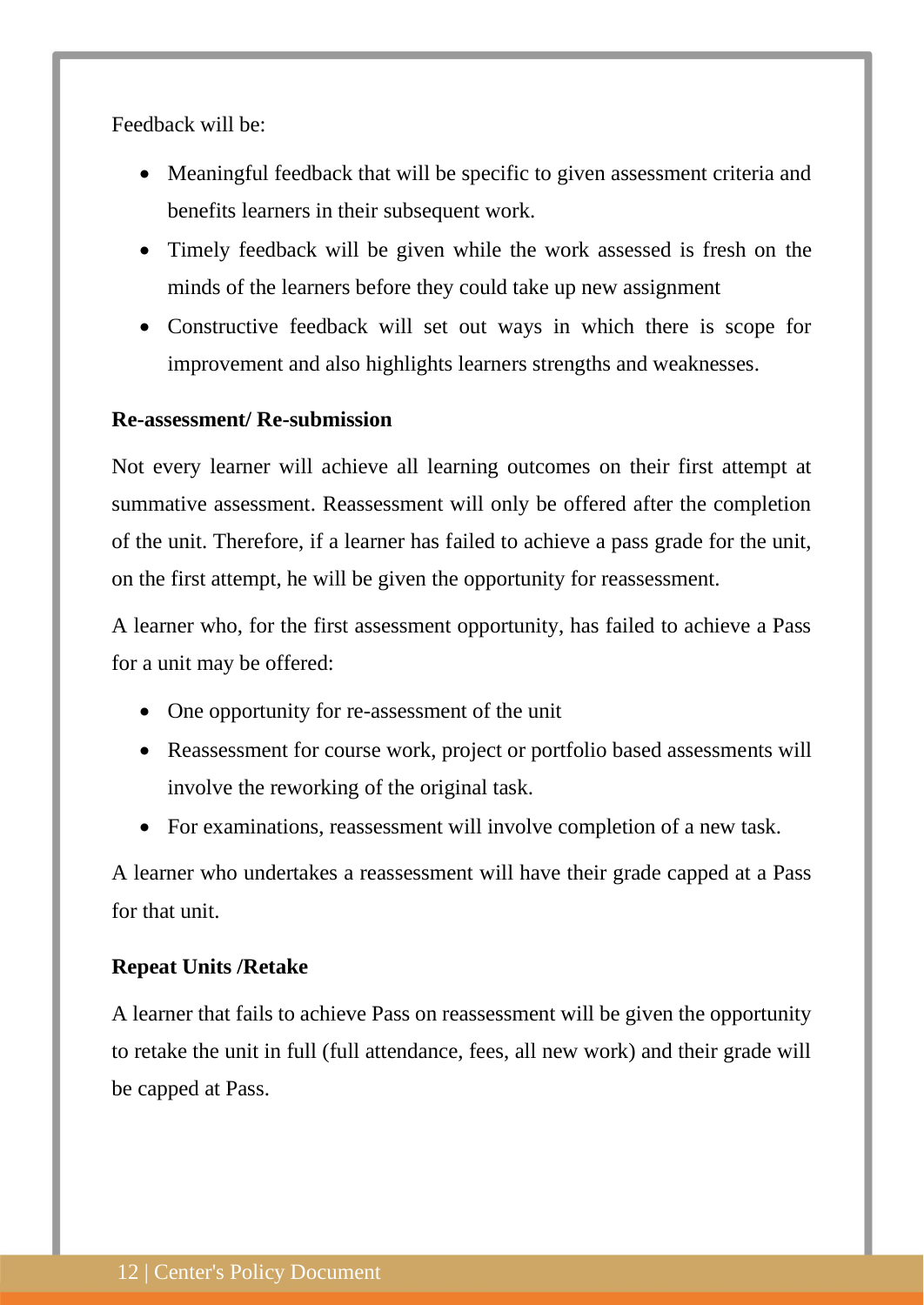A unit can be repeated if the center and the Assessment Board decide it is an appropriate course of action and is not a decision that is taken by an individual tutor.

As with all decisions related to assessment, will be discussed, and recorded, as part of the activity of an Assessment Board.

- Repeat unit will be applied to a learner who, for the first assessment opportunity and resubmission opportunity, still failed to achieve a Pass for that unit specification
- Decisions can be permitted to repeat a unit by Assessment Board
- The learner must study the unit again with full attendance with payment of the unit fee
- The overall unit grade for a successfully completed repeat unit is capped at a Pass for that unit
- Units can only be repeated once

## **Extension/ Mitigating Circumstances**

Mitigating circumstances are medical or personal issues which a learner cannot overcome or manage without an impact on their ability to attend teaching and undertake assessments because they occur suddenly, unexpectedly or are severe in nature. There is no definitive list of such situations and the center recognizes that difficulties impact people in different ways.

Learners will have to contact Assessors and Programme Leader for Mitigating and fill the form for claiming with evidences.

Mitigating Circumstances will not be considered on frequent bases.

Formal panel will review the student evidence; in order to decide whether the mitigating circumstances are accepted. Center reserves rights to reject the claim for Mitigating Circumstances.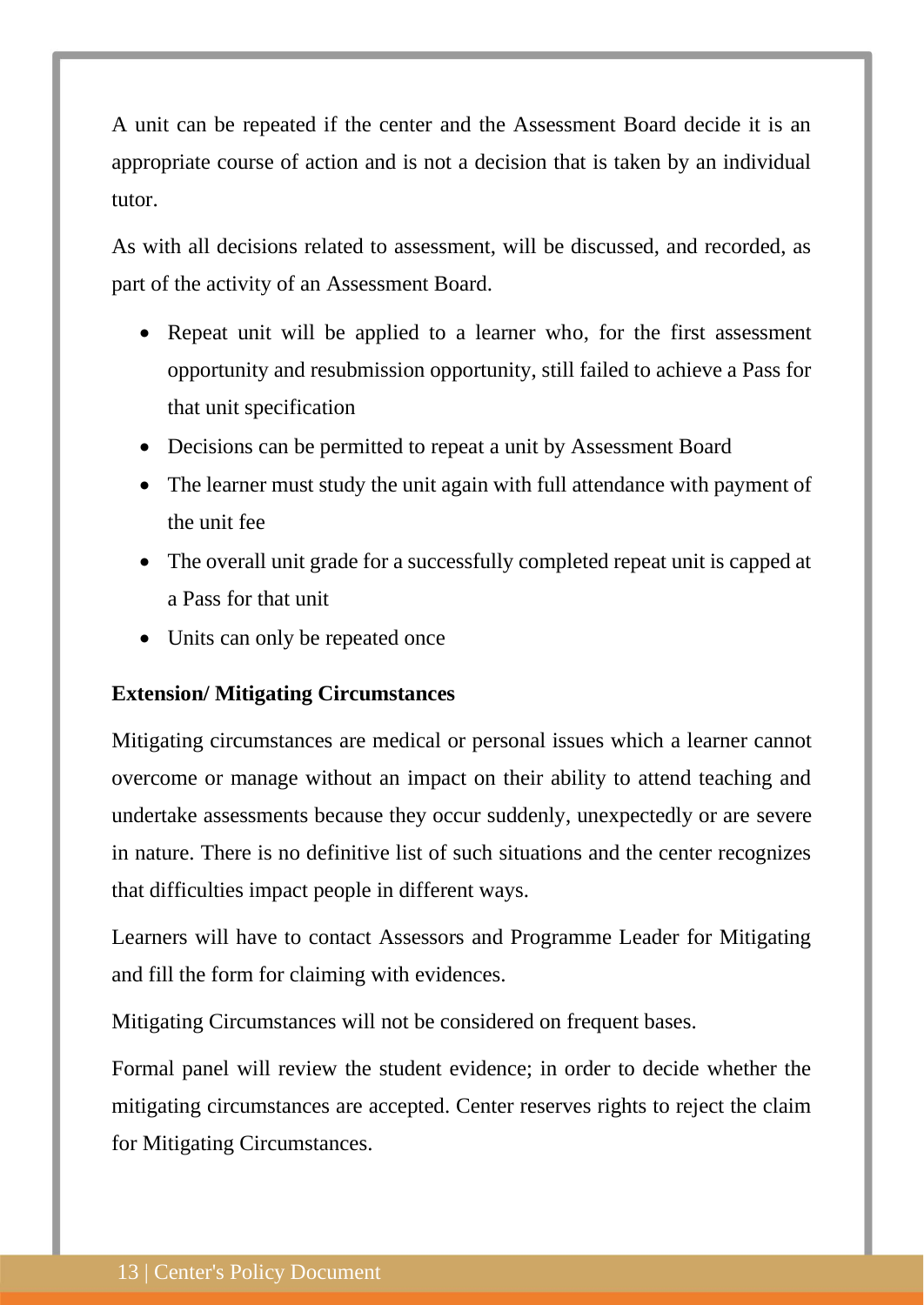If an extension is granted, the new deadline will be provided and will be recorded and adhered to.

## **Unit Compensation**

Learners have compensation for failed units. Learners can be compensated for 15 credits (one unit) at level 4 for the HNC. Achieving 105 credits out of 120 credits to gain the award.

Learners can be compensated for 15credits (one unit) at Level 4 and 15 credits (one unit) at Level 5 for the HND. Achieving 210 credits out of 240 credits in total to gain the award.

A Learner may only claim compensation on units that they have fully attempted and completed.

Compensation is not available as a 'default' – students will need to request compensation and the decision on whether to offer is to be taken by an Assessment Board.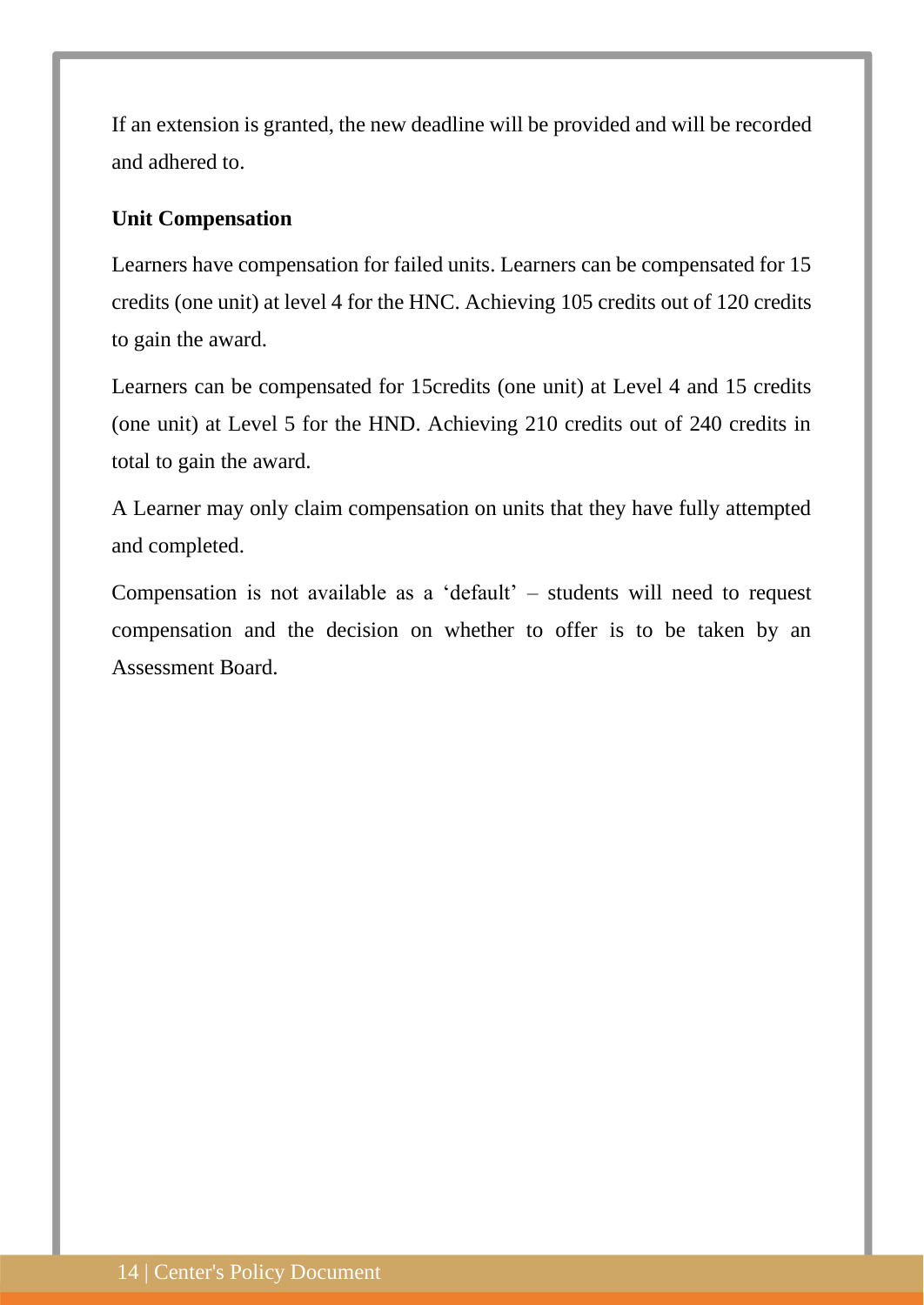## **3.3 Internal Verification Policy**

<span id="page-14-0"></span>Internal Verification is an essential part for BTEC HN qualification in delivery and assessment. All the units are internally assessed therefore assessment decision should be standardized, consistent and accurate. SOFT implements a very timely, systematic Internal Verification to confirm the quality assurance as expected for the BTEC HN qualifications.

Internal Verification takes places at two stages-

**1. IV for Assignment brief-** Ensure assignment brief are fit for purpose

**2. IV for Assessment decision-** Ensure assessment decision are consistent and accurate

## **Procedure**

Program Leader identifies suitable assessors as per their core competences to deliver the units. Assessors writes assignment brief in the provided template and hands it over to Programme Leader. Programme Leader identifies a subject specialist as an Internal Verifier (IV) for every unit. Assessors cannot IV their own assignment brief & assessment decision. Internal Verification takes place at twice, one for assignment and later for assessment decision

#### **1. IV for Assignment brief**

IV ensures that the assignment brief written by the assessor has -

accurate program, units details, date of issue

Written clearly in accessible language.

Required time duration.

Assignment brief is relevant to the assessment criteria and learning outcomes.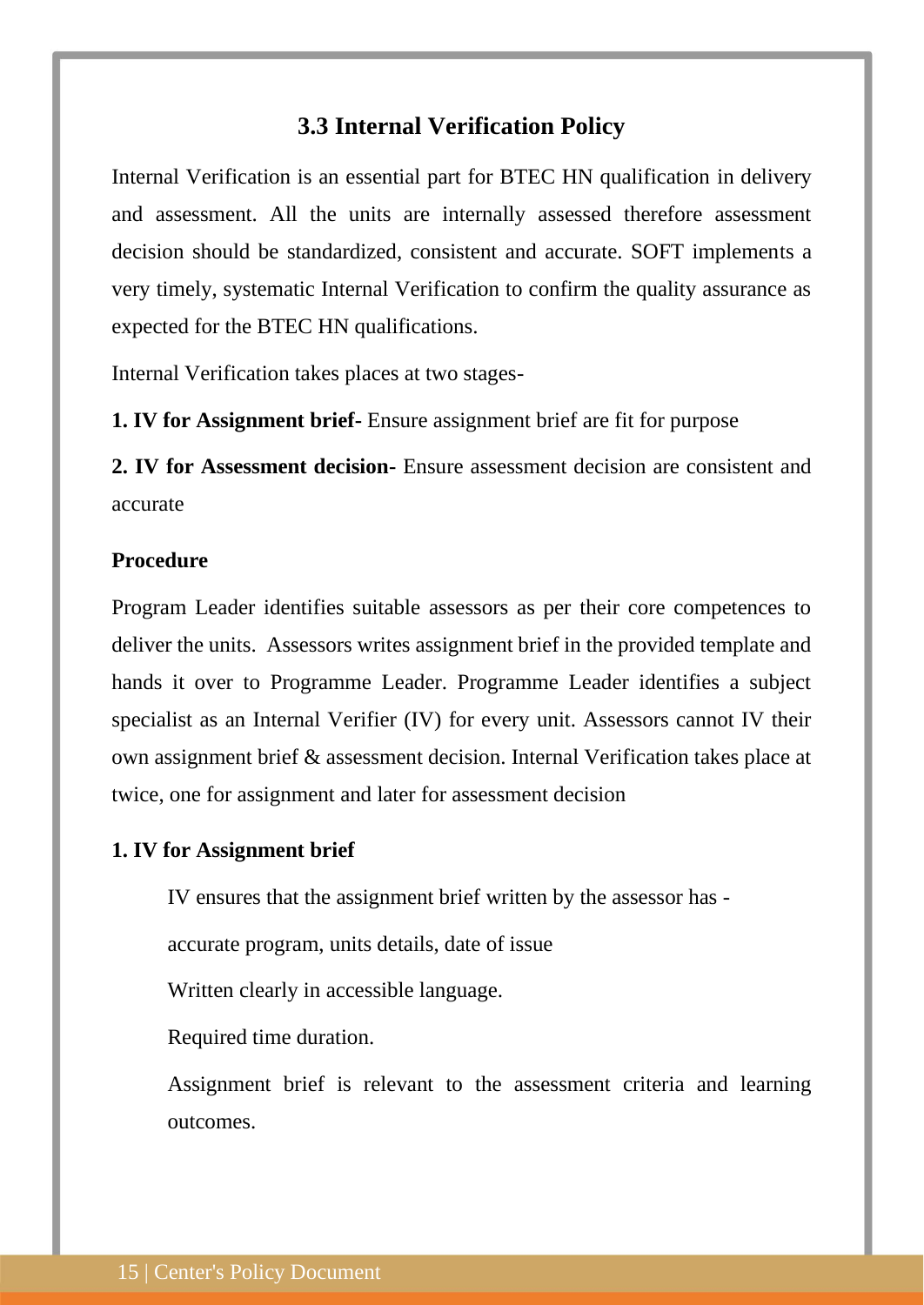Incase if the Internal Verifier identifies any error, feedback is given to the individual assessor and assessor is expected to take a remedial action as necessary.

If the assignment brief is relevant, valid, appropriate  $\&$  sufficient then Internal Verifier signs the assignment brief document.

Program Leader & IV must ensure that two or more submission dates of assignments must not overlap.

Once the assignment brief is fit for purpose it's signed off, documented in IV file and handed over to learners.

## **2. IV for Assessment decision**

Internal verification of assessment decision is planned in the academic assessment plan. Internal Verification is mandatory procedure which is scheduled for all the units, assignments submitted by learners & assessors decision.

Internal Verifier will check the assessment decision and feedback given by assessors.

Internal Verifier will ensure the process is fair, consistent and reliable.

If Internal Verifier identifies any issues in the assessment decision, it should be noted in the IV document and communicated to the assessor, assessor will accordingly take remedial action.

The discussion is between assessors and IV, learners are not a part of the assessment decision producers.

Once the assessor has taken corrective measures Internal Verifier records it in form of document which is signed & dated in the IV file for audit trail.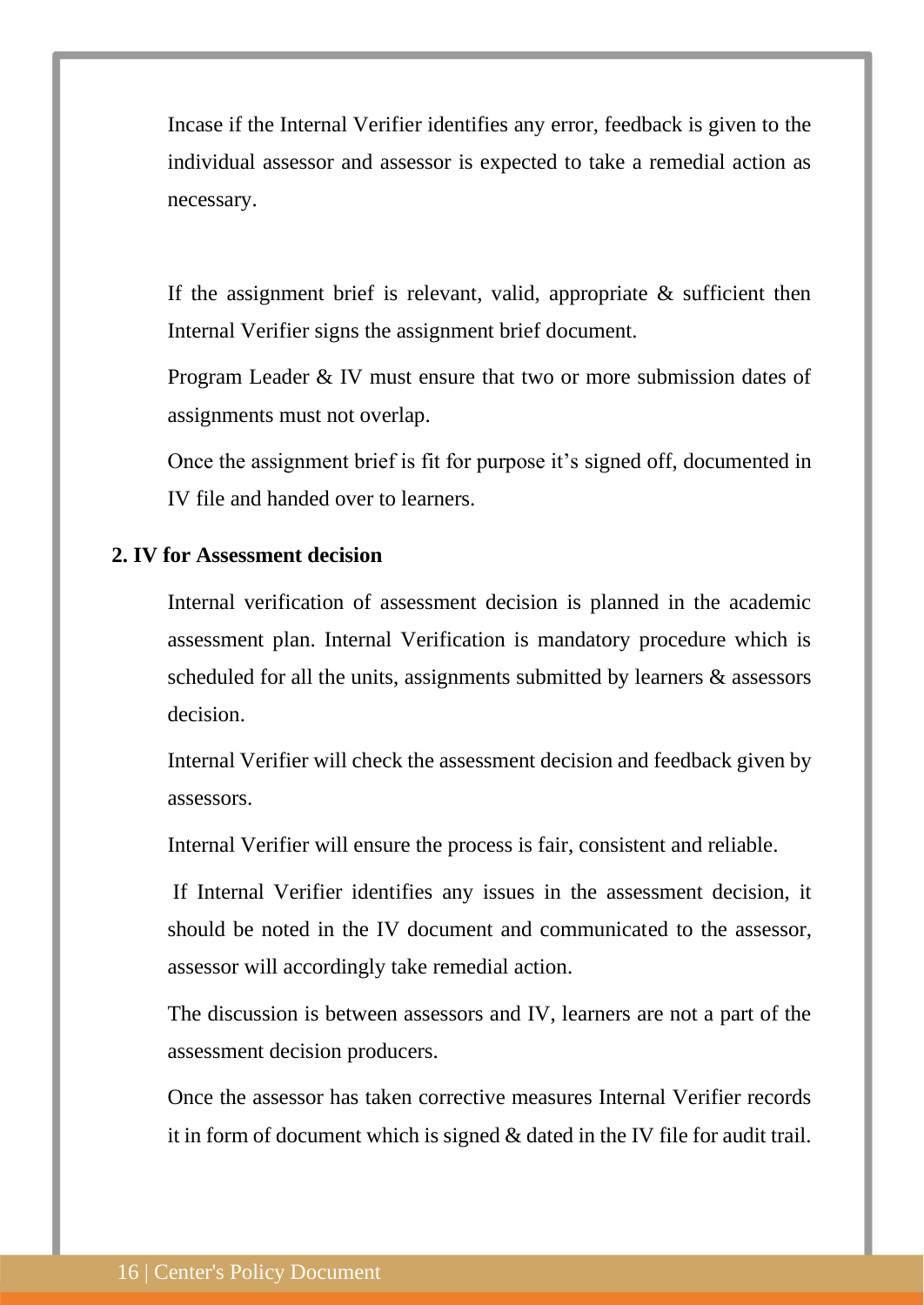## **3.4 Appeals Policy**

<span id="page-16-0"></span>The purpose of an Internal academic Appeal Policy and Procedure is to provide an equitable, fair and orderly process by which a Learner can request for reconsideration of an academic assessment decision given by an Assessor. Learner at the time of induction program will be informed about the Appeals policy & procedures. Learner can appeal against the assessment decision within 7 working days of receiving the assessment feedback or grades.

## **Procedure**

- **1.** Learner within 7 days can directly contact the Assessor, according to the Appeals policy the assessor has to review the learners appeals within 5 days of issue been raised verifying the necessary documents and evidences.
- **2.** Assessor records & documents the meeting held with the learner and informs the Program Leader about the decision and corrective measures taken.
- **3.** If the learner is still not convinced with assessors reviewed assessment decision then she can contact the Program Leader within 3 days.
- **4.** Program Leader along with Lead Internal Verifier/ Internal Verifier would review the assessor's decision with all the relevant documents and ascertain if the grading has been done in accordance of the set standards.
- **5.** The decision by Program Leader should be informed to concerned assessor in writing within 7 working days of receiving the Appeal. The decision, though not binding, is expected to be honored by the concerned assessor.
- **6.** If the Learner is still not content with the handling of the Appeal, she can then contact the Quality Nominee by filling an Appeals forms. The final decision of the Quality Nominee will then be binding. If a learner is still unsatisfied with center's Appeals policy & producer outcome, then has a right to appeal Pearson.
- **7.** All the related records and documents of appeals procedure to be maintained for 18 months by SOFT as per standards of Pearson.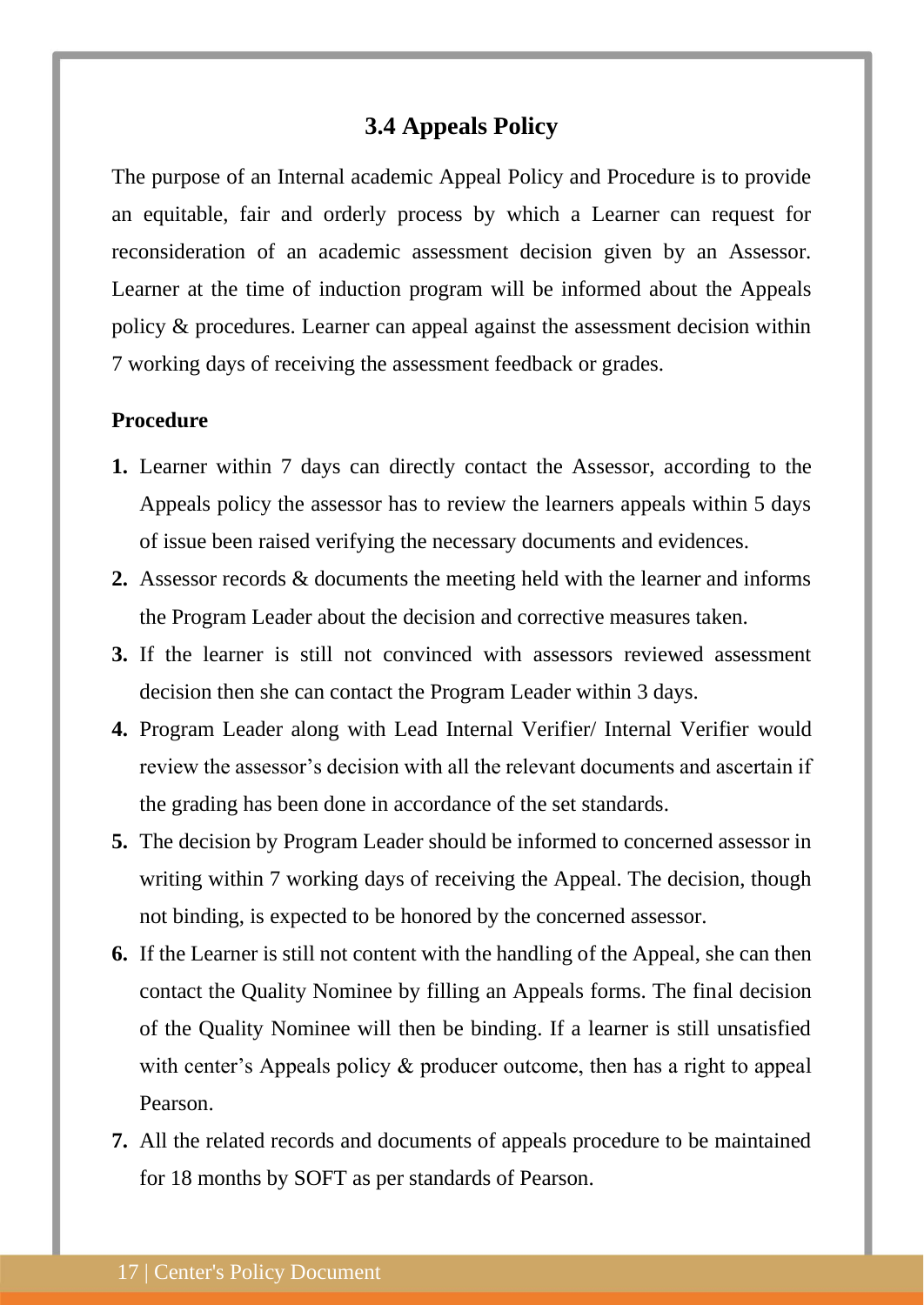## **3.5 Plagiarism & Maladministration**

<span id="page-17-0"></span>SOFT for its HN qualification considers plagiarism, cheating, malpractice and maladministration as a serious and offensive act. Academic misconduct includes any action or practice that could inappropriately affect the academic performance of a learner

- This policy aims to promote honest practice that encourages original work.
- Maintain the integrity of academic awards and procedures of SOFT and its awarding body, Pearson.
- Fair opportunity to learner and staff to respond to any allegation of academic misconduct.

## **Plagiarism and cheating**

Plagiarism is one form of academic misconduct, described as submitting someone else works as one's own work without proper recognition.

## **Plagiarism, cheating and assessment malpractice policy- for Learner**

- Learners are refrained from using somebody else's work, images or idea and presenting as their own.
- Learners must not directly download work from internet/online resource and present as their own work.
- Learners must avoid giving permission to peer to copy from ones work.
- Learners must not agree secretly with others to cheat.
- Learners essentially should not alter or misuse given assignments.
- Learners must not deliberately destroy someone else's work
- Learners must not get their work done from other sources
- Learners must avoid exchanging or passing of false information which could be affect assessment criteria, staff image, or assessment feedback.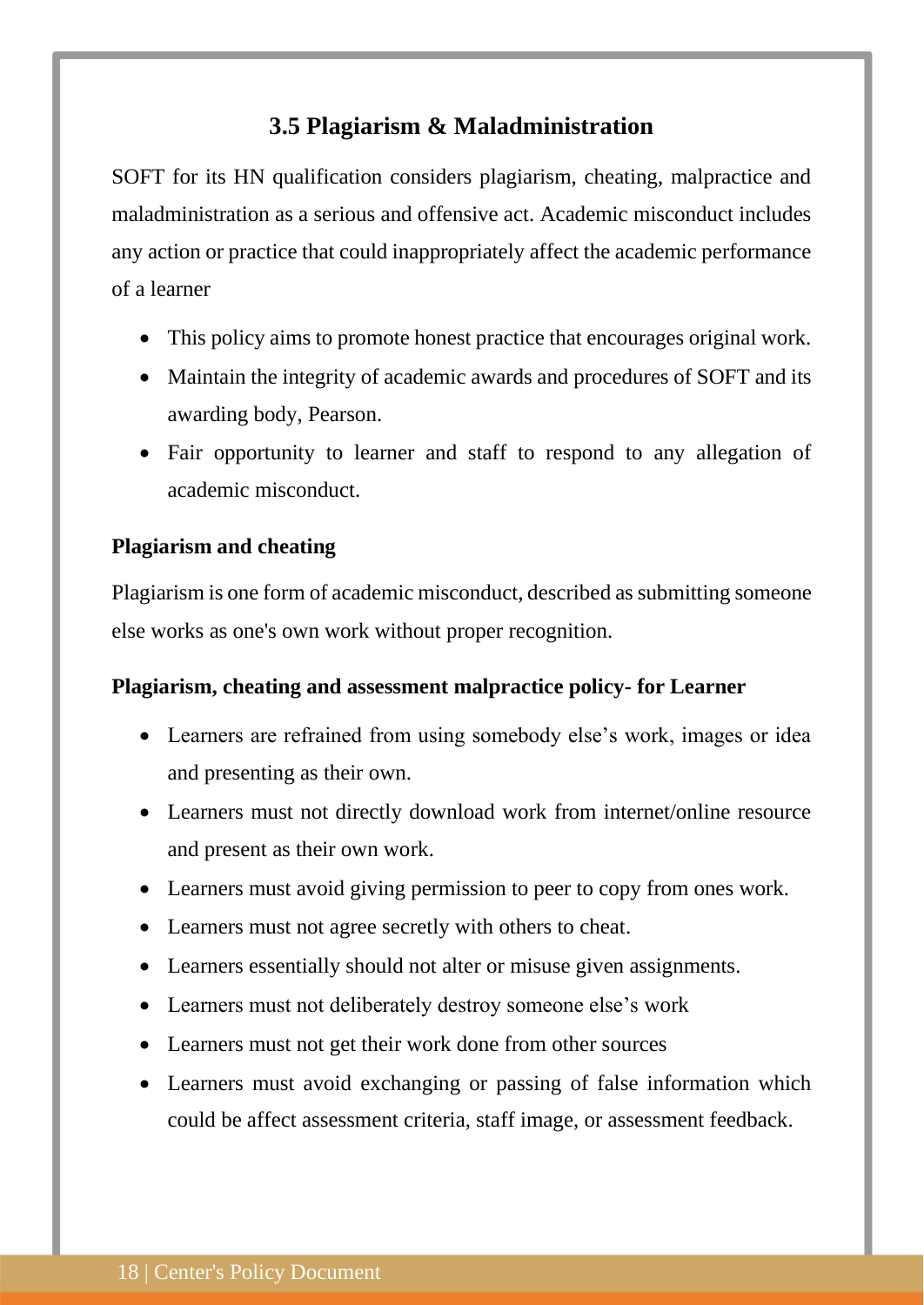## **Assessment malpractice policy- for Staff**

- Staff shall not give improper assistance to learners.
- Staff will avoid misuse of power and position e.g. changing marks for internally assessed work.
- Essentially avoid misleading or inadequate advice to learners.
- Avoid refusal to answer any rational questions.
- Unequal treatment or being bias towards specific learners.
- Avoid delay or carelessness in responding.
- Not expected to commit alteration or fraud in maintaining proper records.
- Misusing learners work without their permission elsewhere.

## **Centre role in Plagiarism and assessment malpractice policy – for Learners**

- If plagiarism is detected, investigation will take be done by the respective unit Assessor/ Internal Verifier. Assessor will inform Programme Leader about the same.
- Learners are expected give proof of the work in case found plagiarized.
- Depending on severity of plagiarism necessary disciplinary action to be taken by the Programme Leader /Quality nominee.
- In case of minor act of plagiarism a warning, resubmission will be given by Assessor/ Programme Leader.
- In case of major act of plagiarism Programme Leader will report the matter to Head of Centre; possible penalties could be disqualification/ retake unit or entire qualification.

## **Maladministration**

Maladministration is as any action, activity, neglection, failure or other practice that results in non-compliance of specific requirements set by the awarding body, Pearson for its BTEC HN qualifications. This could include any of the following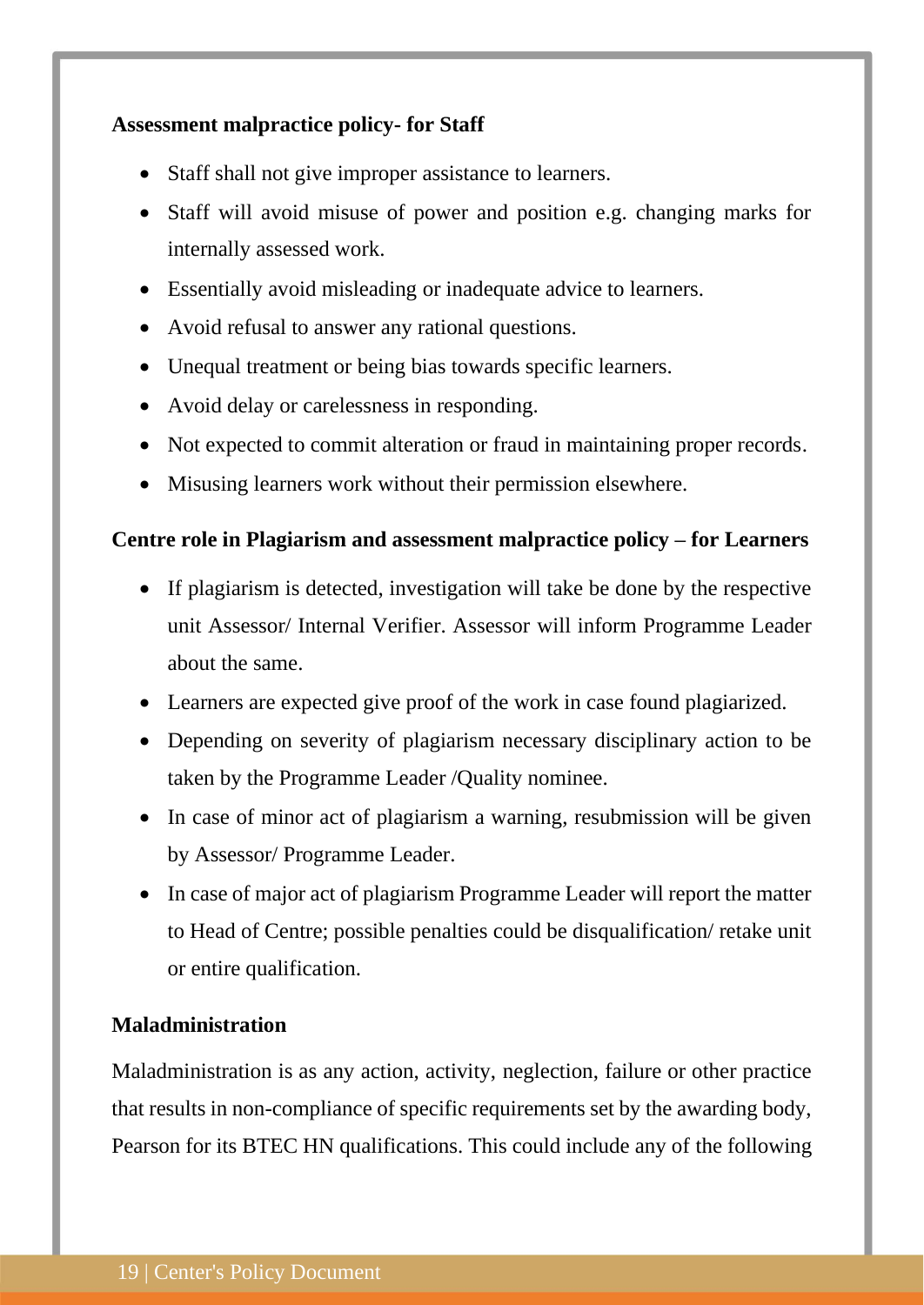- A loss, theft, or violation of confidentiality in any assessment materials.
- Insecure storage of assessment materials.
- Inappropriate circulation/distribution of assessment materials.
- Unauthorized amendment, copying or distributing of assessment materials.
- Repeated failure to adhere to learner registration and certification procedures.
- Constantly delay/ late learners registration.
- Inaccurate claim for certification.
- Failure to maintain appropriate auditable records  $-$  e.g. certificate claim and/or forgery of evidence.
- Poor administration arrangements

#### **Centre role in maladministration policy – for staff**

Anybody at SOFT who identifies a staff suspected of maladministration or assessment malpractice shall write a mail with supporting evidences to the Head of the center for BTEC HN qualification. Centre will then conduct an initial investigation ensuring that staff involved in the initial investigation is competent and have no personal interest in the outcome of the investigation.

Head of centre will examine the case promptly to establish if maladministration /malpractice have occurred and will take necessary and reasonable action in consideration of its parent origination MKSSS management. Management's decision will be governing the issue. The decision will be taken within 15 working days of the initial identification of the suspect, however in some cases it may take longer time depending on the time taken for investigation.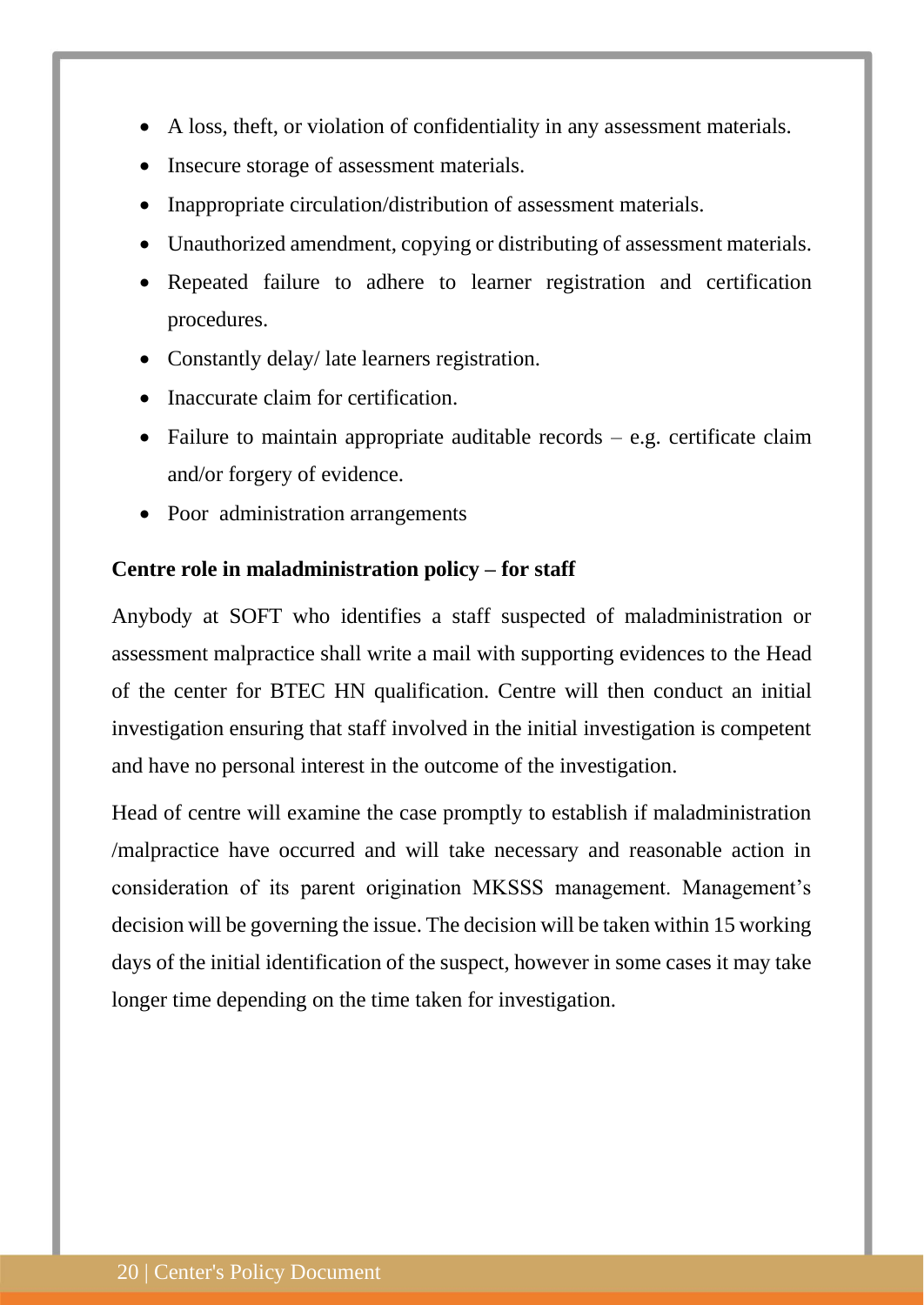## **3.6 Recognition of Prior Learning (RPL)**

<span id="page-20-0"></span>The Recognition of Prior Learning is a process by which Learners education level can be awarded credits or qualifications or be exempted from some parts of their chosen programme by recognizing their learning from previous experiences or achievements as per the BTEC HN qualification guidelines. This is a non – certified acquisition of relevant skills and knowledge that can be evaluated.

SOFT ascertains that Learners would be admitted to the right level for which they are qualified and have applied for. The Learner would be granted the maximum credits that they are eligible for, based on the Recognition of Prior Learning (RPL) guidelines put forth by the awarding body.

Learners are selected on the basis on a Common Entrance Test (CET) where their ability is tested through the General Aptitude test, Creative ability test and a Personal Interview.

Learner who has completed their Technical Education by achieving a Diploma in Fashion from any state of India will be selected on the basis of Interview.

#### **The regulatory procedure are applicable as per below**

- **1.** The Entry level Qualification for the BTEC HNC/HND would be 12th standard (Higher Secondary Certification) of the Indian Education system.
- **2.** CBSE, ICSE, State Board (standard 10) + 3years / 2 years MSBTE or equivalent Diploma of Technical Board
- **3.** To recognize the Prior Learning, test shall be conducted at Institute level. These tests would be formulated by the admission team to acknowledge the Qualification.
- **4.** Necessary Certification, attested copies shall be retained by administrative department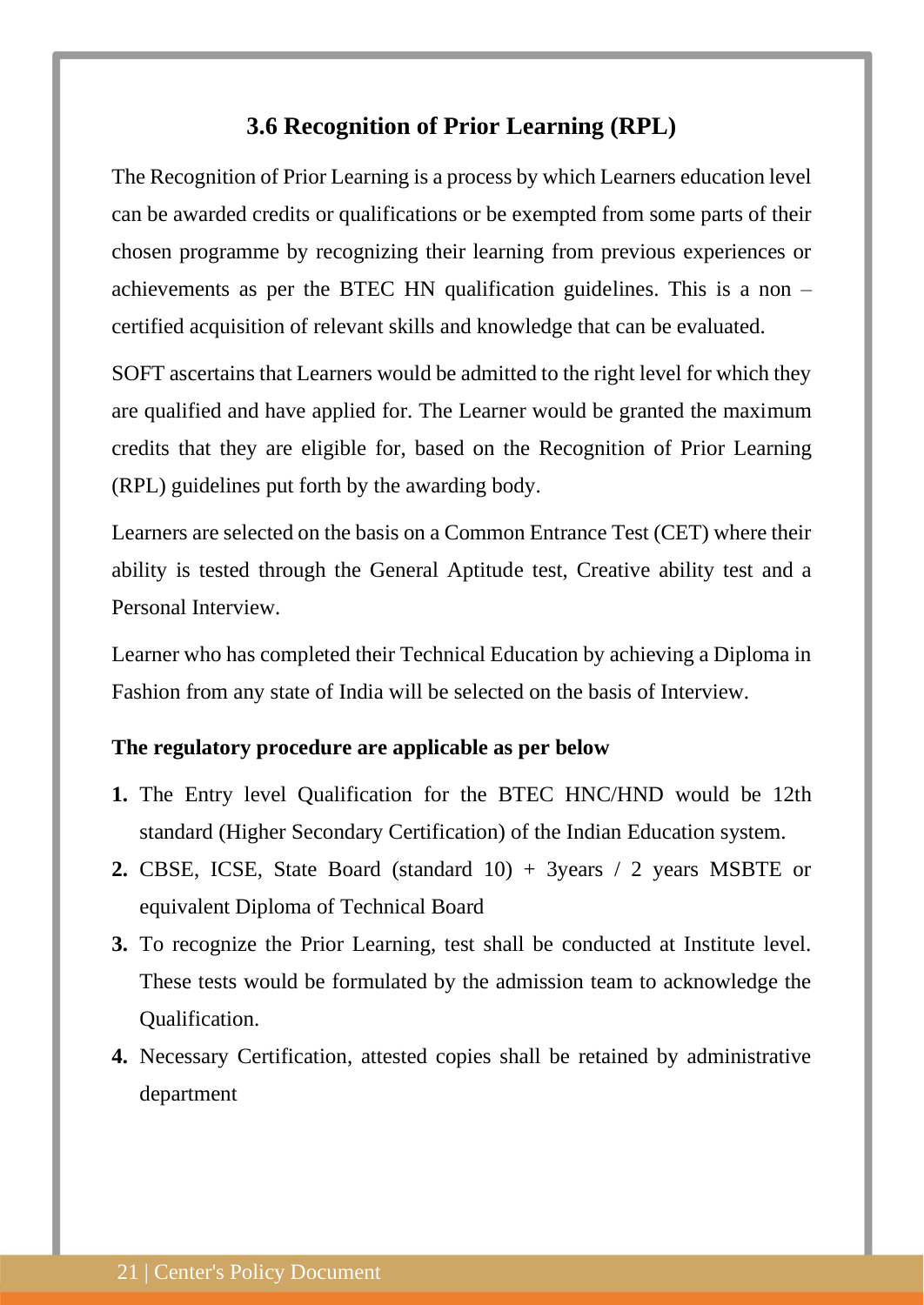## <span id="page-21-0"></span>**3.7 Special Consideration and Reasonable adjustment Policy**

SOFT for its BTEC HN qualification assessment practices are designed to ensure that conditions are fair to all learners, as consistent as possible.

Serious health issue (illness), injuries or misadventure will be taken into account when considering a learners performance in a course or unit of study programme.

Special consideration is a post-examination adjustment to a candidate's mark or grade to reflect temporary illness, temporary injury or some other event outside of the candidate's control at the time of the assessment, which has had, or is reasonably likely to have had, a material effect on a candidate's ability to take an assessment or demonstrate his or her normal level of attainment in an assessment.

## **Dealing with cases of Special Consideration:**

Learner will have to apply for the claim of special consideration and the decision will be taken under assessment board.

All claims for Special Consideration should be genuine and should be made with good intent

Learners who are granted Special Consideration will however be required to demonstrate achievement of designated learning outcomes.

Learners seeking to use Special Consideration as a means of gaining an unfair advantage in the assessment of designated learning outcomes will be rejected, and may be subject to disciplinary action.

Multiple and recurring claims for Special Consideration may be an indicator of a learners at academic risk. Requests for Special Consideration should be lodged within five working days of the assessment.

Learners will be eligible for special consideration for following a specific examination series.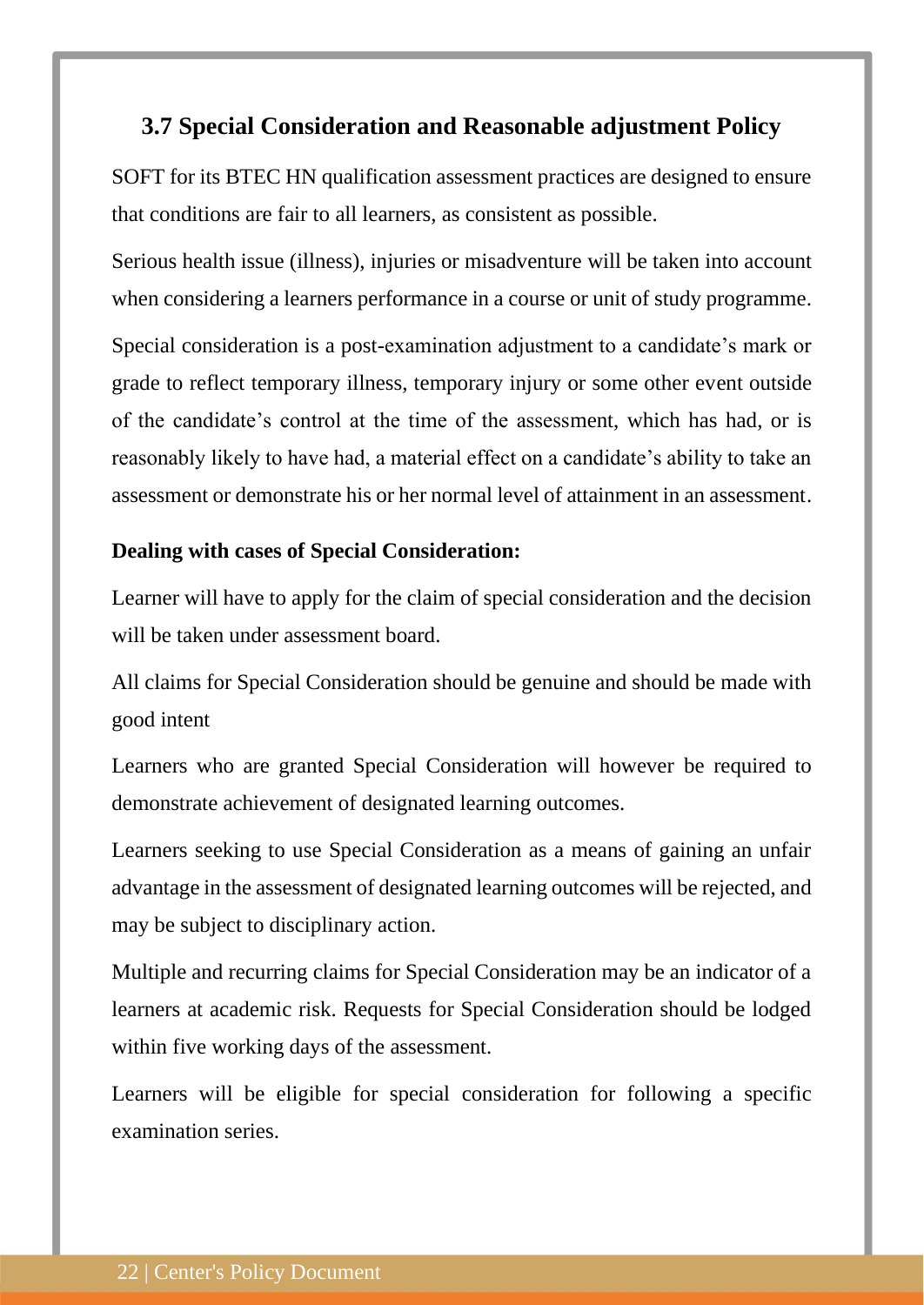Candidates will be eligible for special consideration if they have been fully prepared and have covered the whole course but performance in the examination, or in the production of controlled assessment, coursework or non-examination assessment, is materially affected by adverse circumstances beyond their control. These include:

- Temporary illness or accident/injury at the time of the assessment;
- Bereavement at the time of the assessment (where whole groups are affected, normally only those most closely involved will be eligible);
- Domestic crisis arising at the time of the assessment;
- Serious disturbance during an examination, particularly where recorded material is being used;
- Accidental events at the time of the assessment such as being given the wrong examination paper, being given a defective examination paper or CD, failure of practical equipment, failure of materials to arrive on time;
- Participation in sporting events, training camps or other competitions at an international level at the time of the assessment, e.g. representing their country at an international level in football, hockey etc.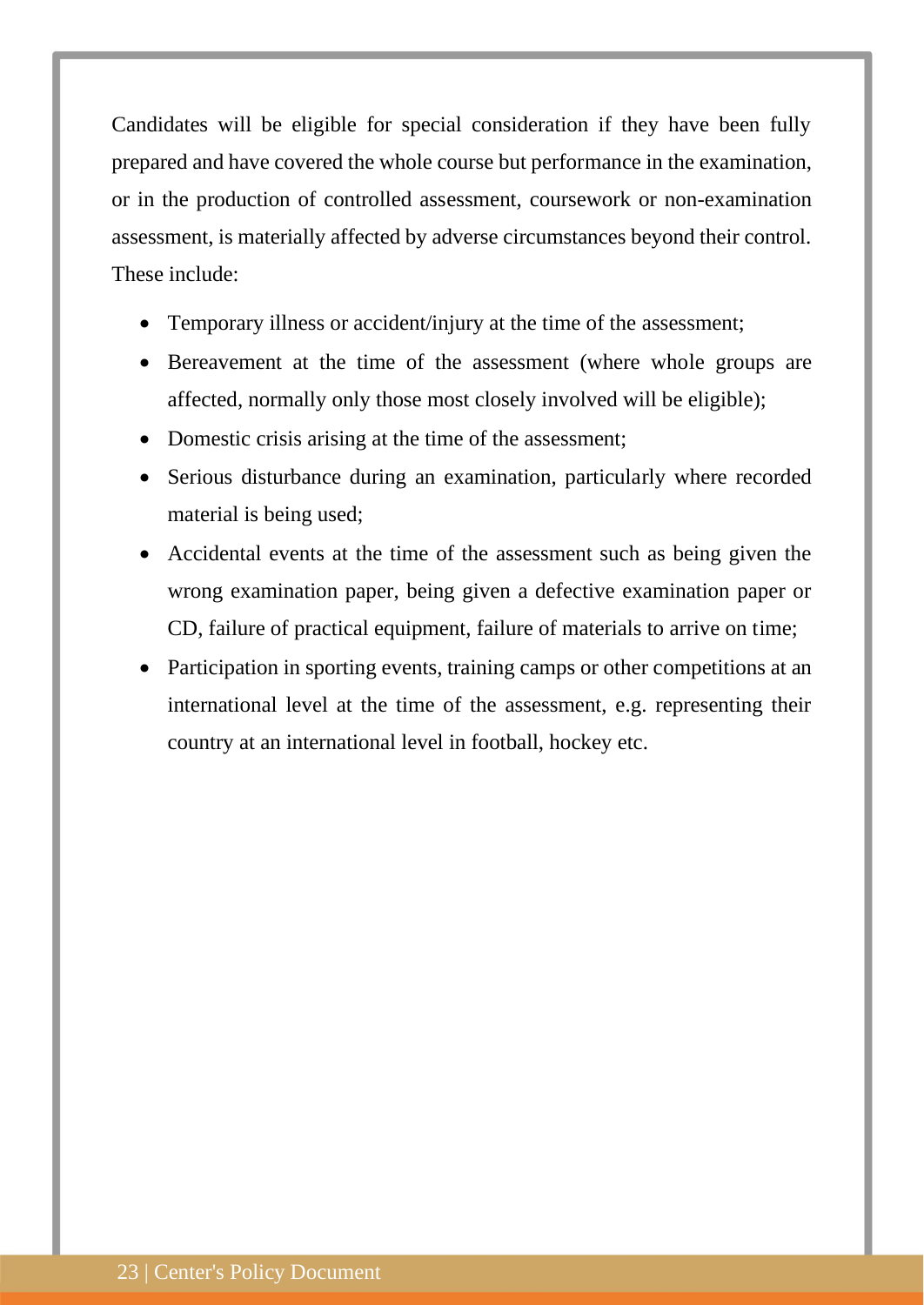## **3.8 Equal Opportunities Policy**

<span id="page-23-0"></span>In it's pursue for academic excellence, SOFT is firmly committed to the protection of all members of the institutional community from discrimination of any kind and the programme is available to all Learners in an appropriate manner without violation of human rights.

Fair and good education for all our Learners is an integral feature of SOFT

SOFT is strongly committed to providing equal opportunities for all its learners, irrespective of age, religion or belief, colour, race, ethnicity, national origins, sexual orientation, disability or any other characteristic not specifically related to relevant aptitudes, potential skills and abilities.

All members of the institute should be aware of our equal opportunities policies. This includes Learners, teaching staff and the parents.

Equal Opportunities practices should be evident in

- the formal curriculum (the programme);
- the informal curriculum (extra-curricular activities)

## **For Teaching Staff:**

For employment in SOFT of all Staff and progression within employment is determined only by personal merit and by the criteria of application which are related to the duties and conditions (norms) of each particular post and the needs which are concerned to the institution.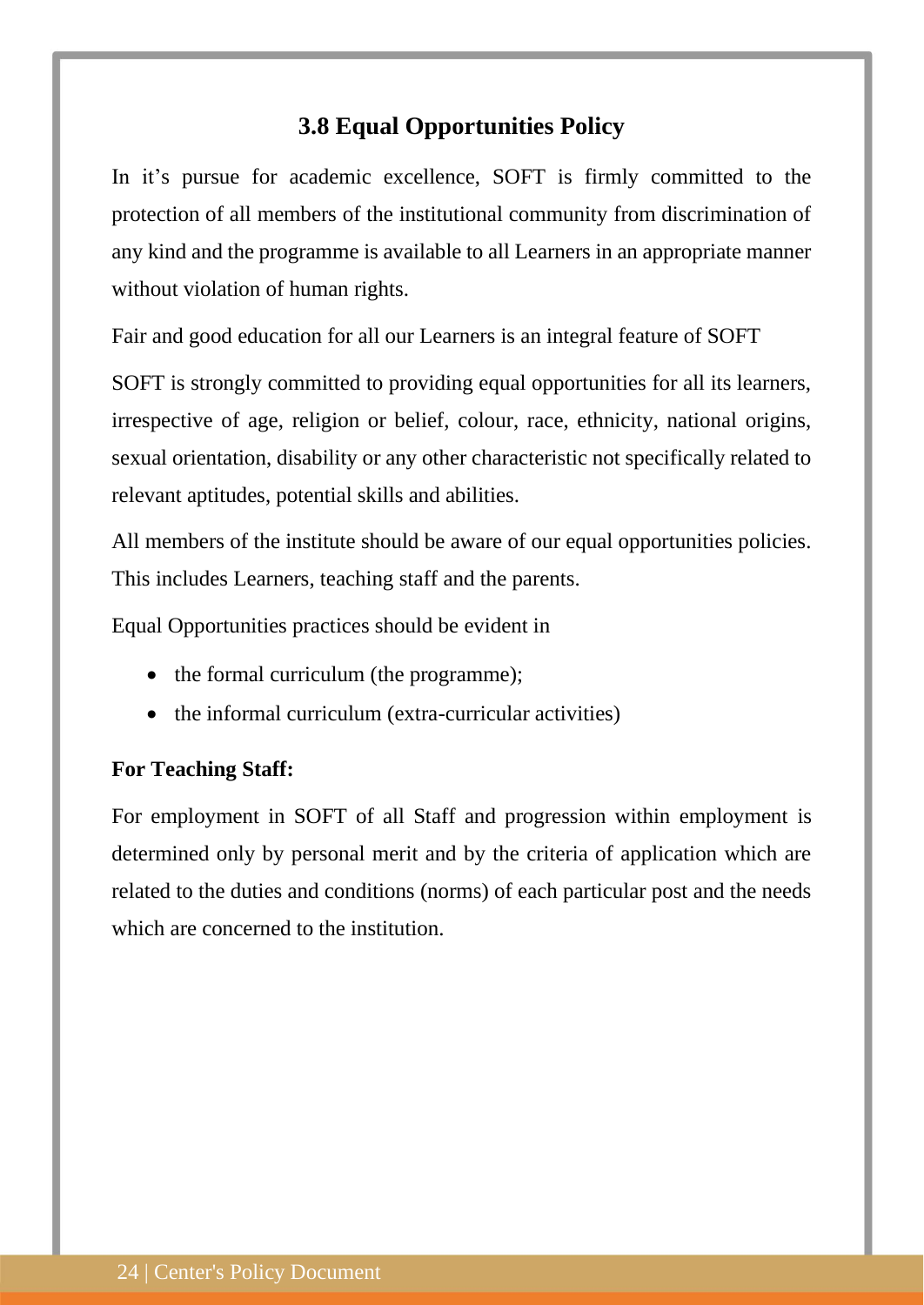## **3.9 Conflict of Interest Policy**

<span id="page-24-0"></span>A Conflict of Interest arises is when there is an incompatibility between a Faculty's personal interest and his/her duties or action as a Faculty of the Institute. SOFT requires all members of the management, faculty and staff to carry out their responsibilities with utmost honesty and professionalism in the BTEC HN qualifications.

A Conflict of interest policy ensures that all activities carried out on behalf of SOFT are unbiased and without any influence of any personal interest. All Faculty members to whom this policy applies must not decide or handle matters where their personal interest can influence their decision. It is best to avoid being in a position where there is a conflict between their duties and their interest. This can be a conflict of financial or emotional interest.

It is beneficial to disclose to SOFT any Personal – Financial relationship or activities with external organizations that may affect a Faculty members institutional responsibility as an Assessor.

#### **Consequences of Breach of Policy:**

Abiding by this policy is mandatory. Breaches may result in disciplinary action as deemed necessary by the Quality Nominee in reference to the Indian Educational laws

#### **Key requirements for Faculty members:**

- **1.** All Faculty members must be physically present in the institution throughout the assigned time frame.
- **2.** A Faculty member must not allow professional activities to abate them from their primary role as a faculty member.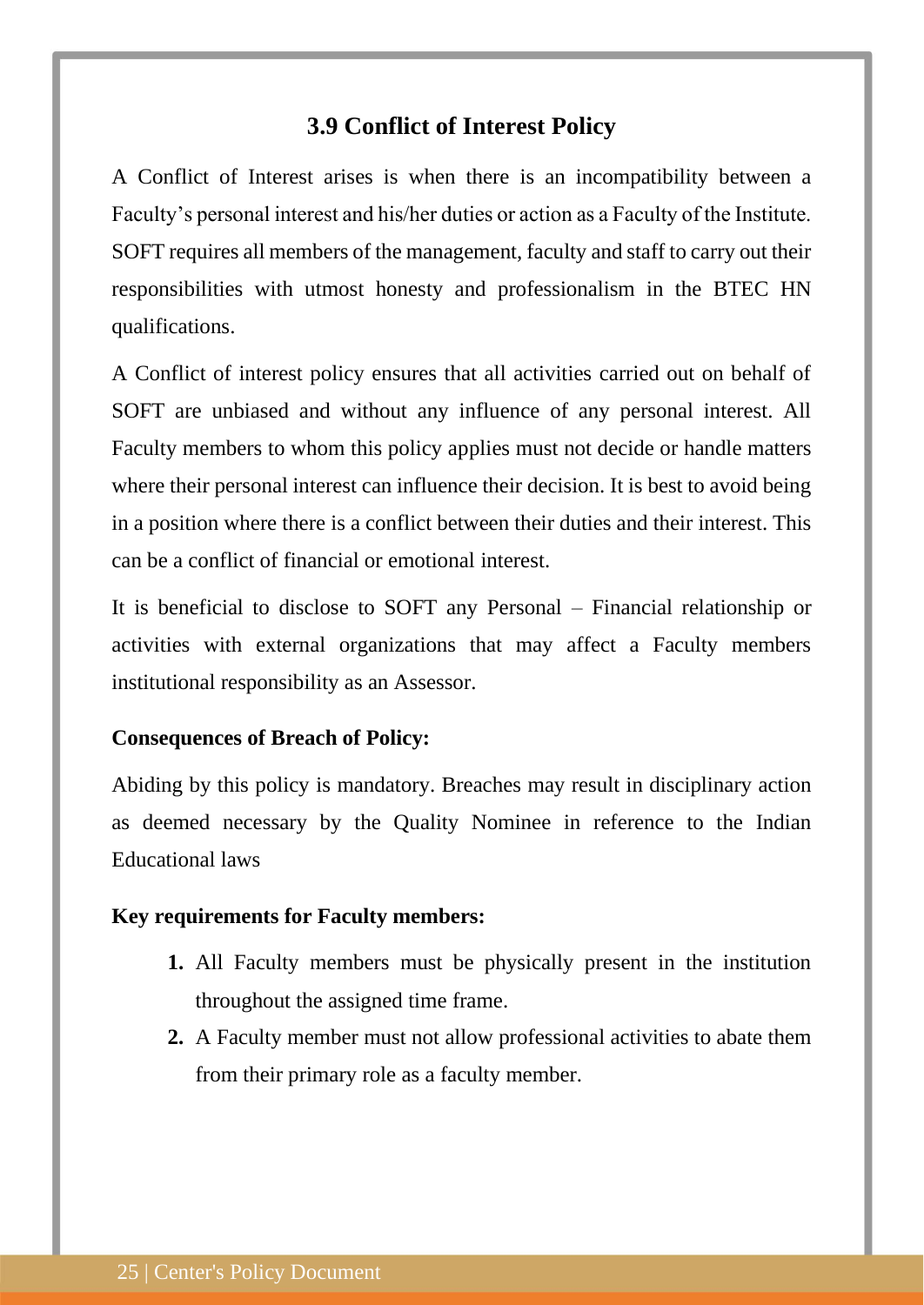**3.** Faculty members must not use SOFT resources or any confidential information as part of their business dealings or for any other reason that are not in accordance with their role as a faculty member.

At SOFT, Faculty members are given opportunities and required support for personal enhancement. This is highly encouraged and recognized at the institute. The Faculty members can undertake various initiatives for attaining for higher qualifications through research etc.

Through this policy, the Faculty members should have a professional approach and responsibility while making any kind of financial relationships or activities with external organizations.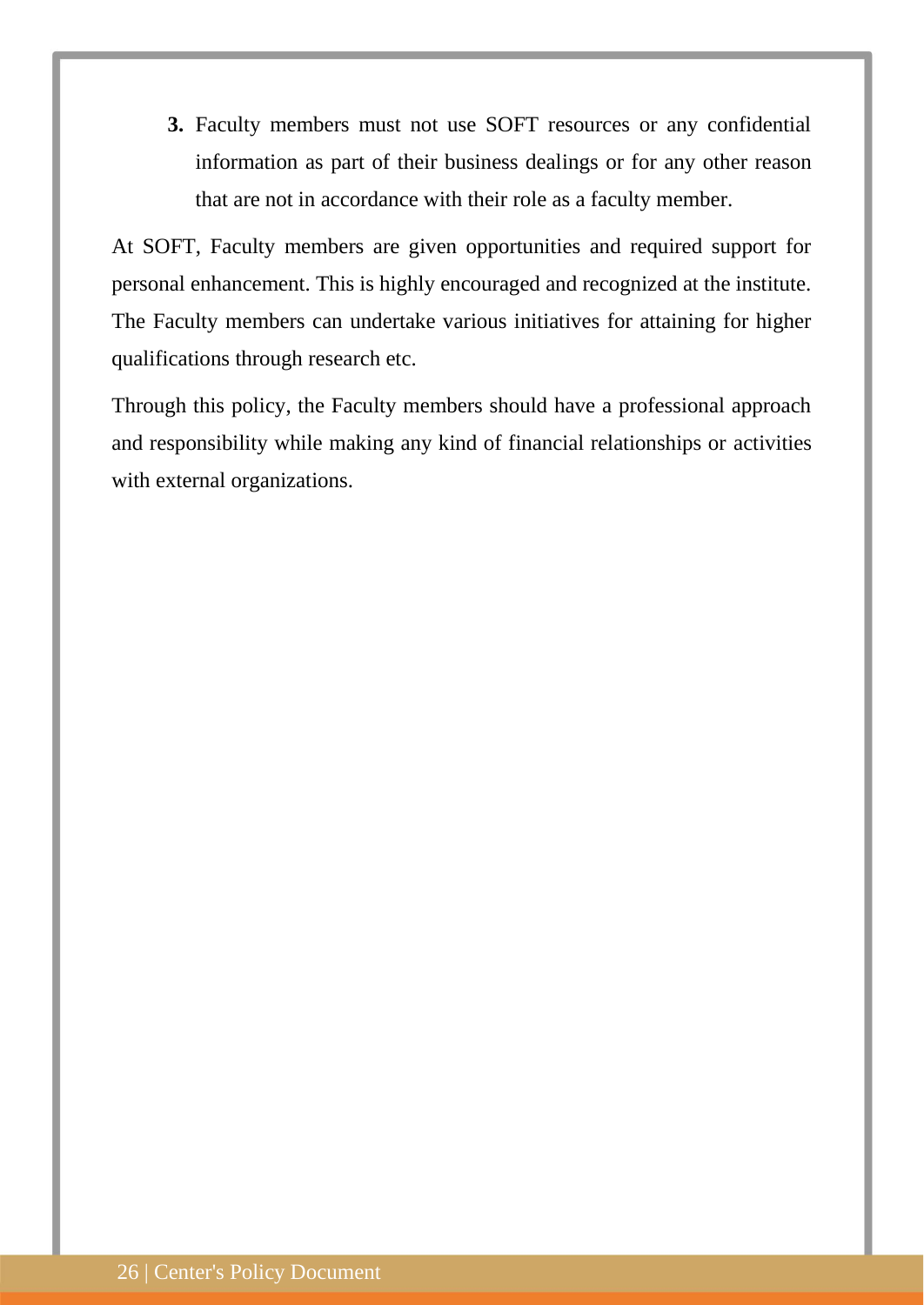## **3.10 Contingency and Adverse Effects Policy**

<span id="page-26-0"></span>The Contingency and Adverse effect policy of SOFT aims to ensure a planned response in event of a major disruption or an emergency situation arising on campus. Such emergency situation could be related to college infrastructure, academic administration, natural calamities or other any unforeseen situation.

This policy provides a guideline in order to plan for on campus emergencies and help reduce the impact if it happens. This policy does not encompass all unforeseen situation but provide some guidelines that will help protect life and property through in- house resources and safeguard the interests of students while maintaining the integrity of the assessment system and safeguarding the Qualification standards.

#### **Communication:**

- **1.** In the event of local disruption , communication to Learners and Assessors will only take place through the administration team, on instructions from the Head of the Centre
- **2.** In the event of major disruption, specific details with regards to the specific contingencies will be accordingly communicated by Administrative team , to all relevant shareholders in order to ensure the contingency is carried out in an effective manner.

The following are the different kind of emergencies that can be categorized under different heads

- **1.** Minor incidents- any incidents which may occur on campus but does not affect the functioning of SOFT e.g. on-the-job injuries, and worksite accidents
- **2.** Major incidents/ Disaster includes incidents that disrupts the daily functioning at SOFT and need special services to handle such situations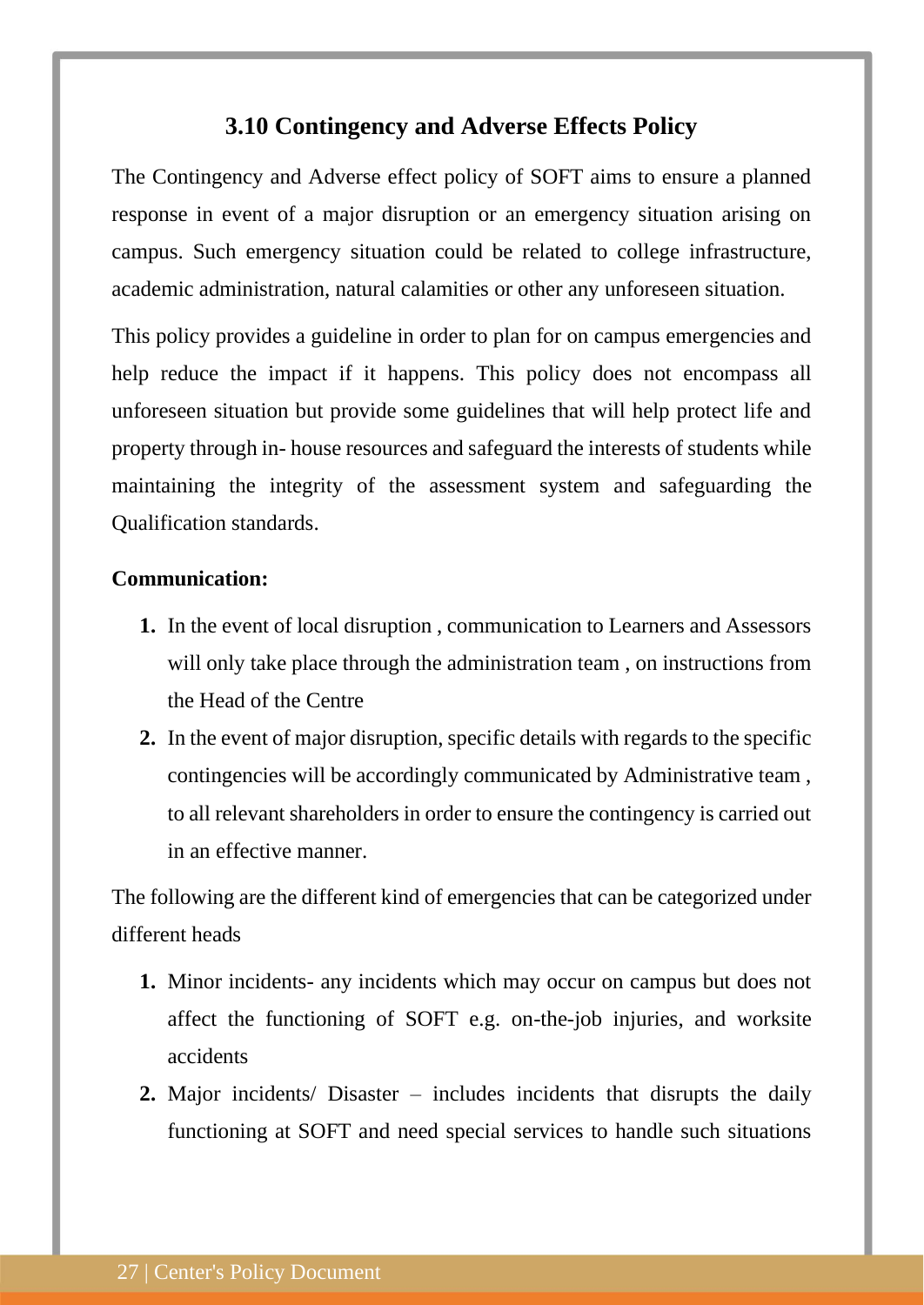e.g. collapse of any physical structure, situation arising due to fire, floods, earthquakes, state of emergency, riots etc.

## **Probable Risks and Related Contingencies:**

#### **Teaching staff extended absence at significant point in the academic year :**

#### Contingencies:

In case a teaching staff is on an extended leave during a significant academic point , SOFT will arrange for an alternative teaching staff from within the institute at the earliest . If the existing teaching staff is unable to take up this additional role, then SOFT will seek to employ additional academic staff on a contractual basis to ensure smooth delivery of the programme.

## **Failure of IT system :**

#### Contingencies:

SOFT have an IT policy and Back up and Restoration policy and has clear processes in place to prevent failures and in turn resolve issues promptly. The colleges maintains secured backup for all types of assessment and feedback to students on its ERP system (Educloud) and is capable of retaining such records should a disruption to the IT system occur.

#### **Disruption of teaching time – Centre closed for an extended period:**

## Contingencies:

In case of a potential disruption of teaching time , the Institute will communicate the same to the Learners about the same. Assessors will aim to communicate with students in order to support learning and guide them on accessing course materials and submitting assignment online. If the Institute continues to remain closed for an extended period due to an unforeseen circumstance , the centre would arrange for an alternative and suitable teaching space.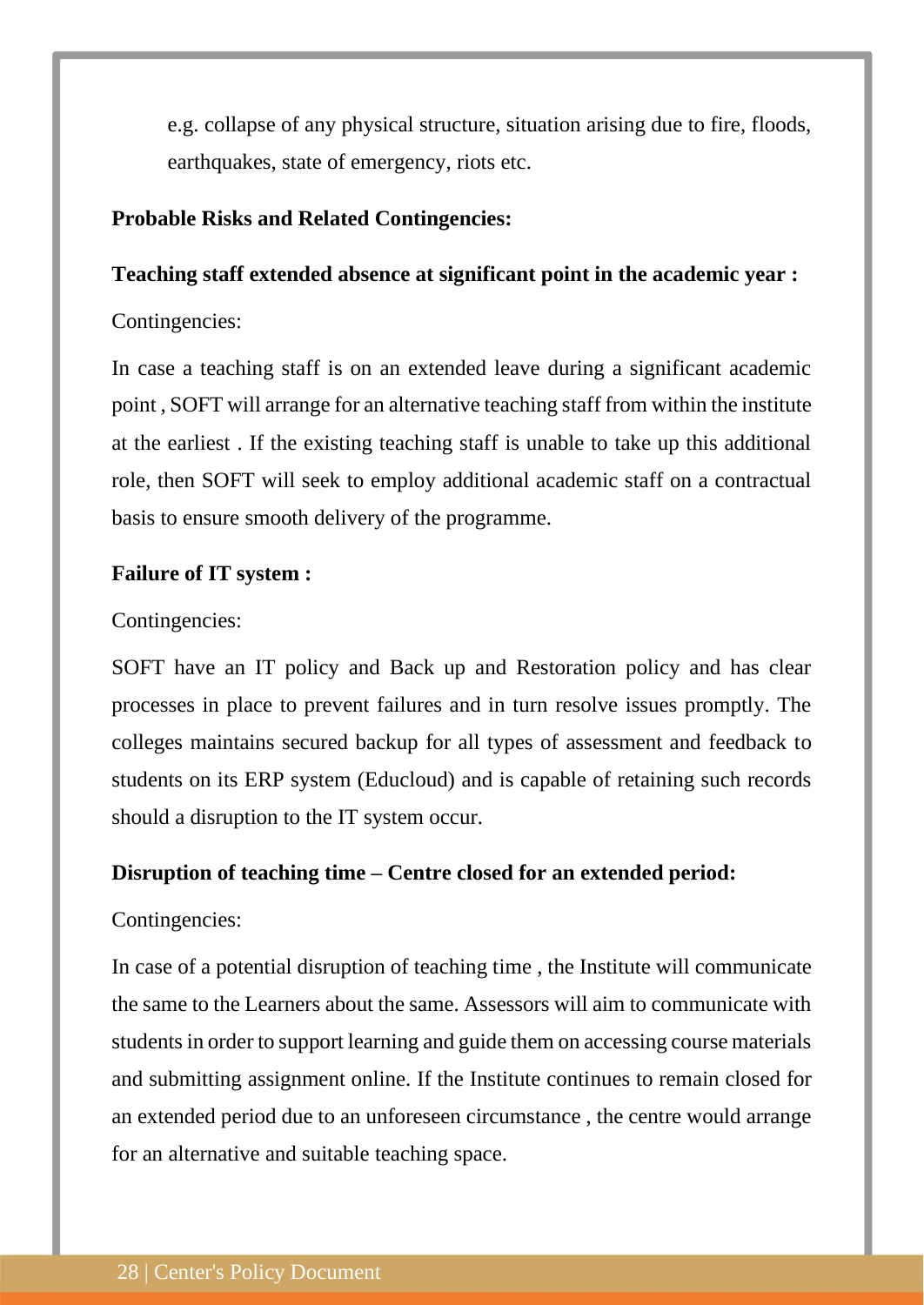## **Centre unable to distribute results as normal:**

#### Contingencies:

In a situation where the College is unable to distribute or declare results as normal , then the College will immediately communicate the same to the awarding body to discuss options for the same. Learners would be promptly contacted to explain the situation and the agreed plan of action .

#### **Withdrawal of Qualifications**

#### Contingencies:

This Policy protects the interest of Learners on BTEC HN qualification on SOFT Campus in the event of withdrawal of Center approval status, thus maintaining the integrity of BTEC Programmes.

SOFT is committed to putting the interest of the learner as its priority and will undertake all reasonable steps to protect the interest of Learner should a qualification or unit be withdrawn by the awarding body. The college will ensure that Learners are not registered onto a qualification that is due to be withdrawn before the Learner completes the qualification.

SOFT provides Quality checks for identifying contingencies that may lead to withdrawal of center's approval status.

The systems including Internal Committee and Local Managing Committee will review and update the appropriateness of contingency arrangements.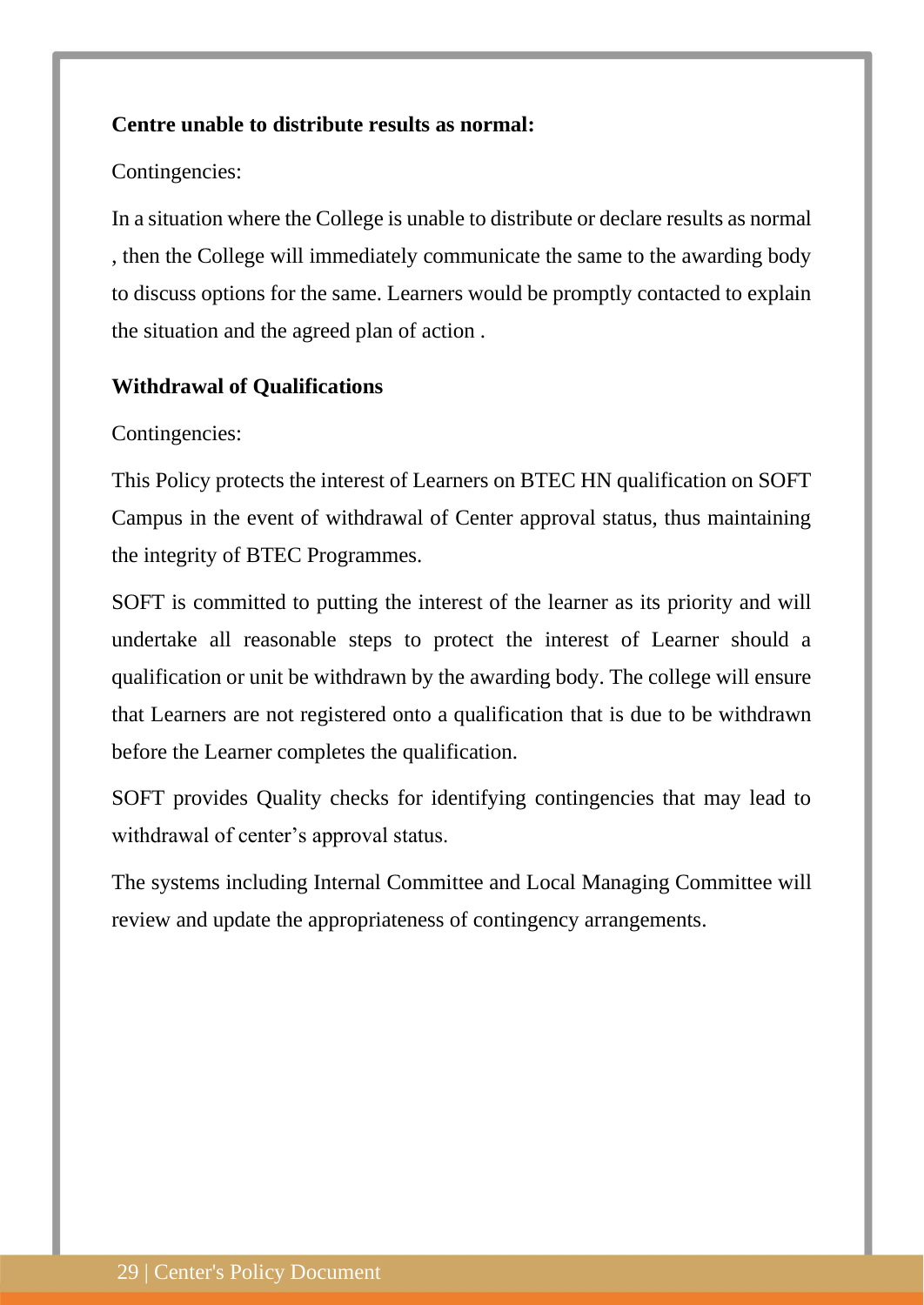## **3.11 Risk Assessment**

<span id="page-29-0"></span>Risk is a combination of all possibility or probability that an individual can be exposed to a potential hazard and that may cause actual harm and have severe consequences. At SOFT risk assessment is done for each laboratory or workshop where the Learner or staff will be at work. A Lab Assistant is appointed for each Laboratory–Garment Construction, Pattern Making and Computer. The Lab Assistants are trained to observe the discipline prescribed in the policy of their respective Labs. The instructions and risks associated with each area are displayed for the Learners to abide by.

| Potential Risk / Hazard                     | Who is at risk?                            | Precautions to be taken / What<br>to do in case of an accident or<br>incident                                                                                                                                                                                                             |
|---------------------------------------------|--------------------------------------------|-------------------------------------------------------------------------------------------------------------------------------------------------------------------------------------------------------------------------------------------------------------------------------------------|
| Turn off machines / Iron<br>when not in use | rner<br>Lab Assistant<br>Faculty<br>Member | All Sewing machines and iron<br>must be switched off and<br>unplugged, if you are stepping<br>away from the machine or<br>making some repairs. This will<br>help avoid accidents like the<br>machine running over your hand<br>and for it to cut it on or getting<br>burnt from the iron. |
| Moving needle                               | Learner                                    | Fingers must be at a minimum of<br>1 inch distance from the moving<br>needle. Learners can also use<br>various tools available in market<br>to help guide the fabric through<br>the machine. In case of an<br>accident, please call for the On-<br>call doctor.                           |

#### **Garment Construction Lab**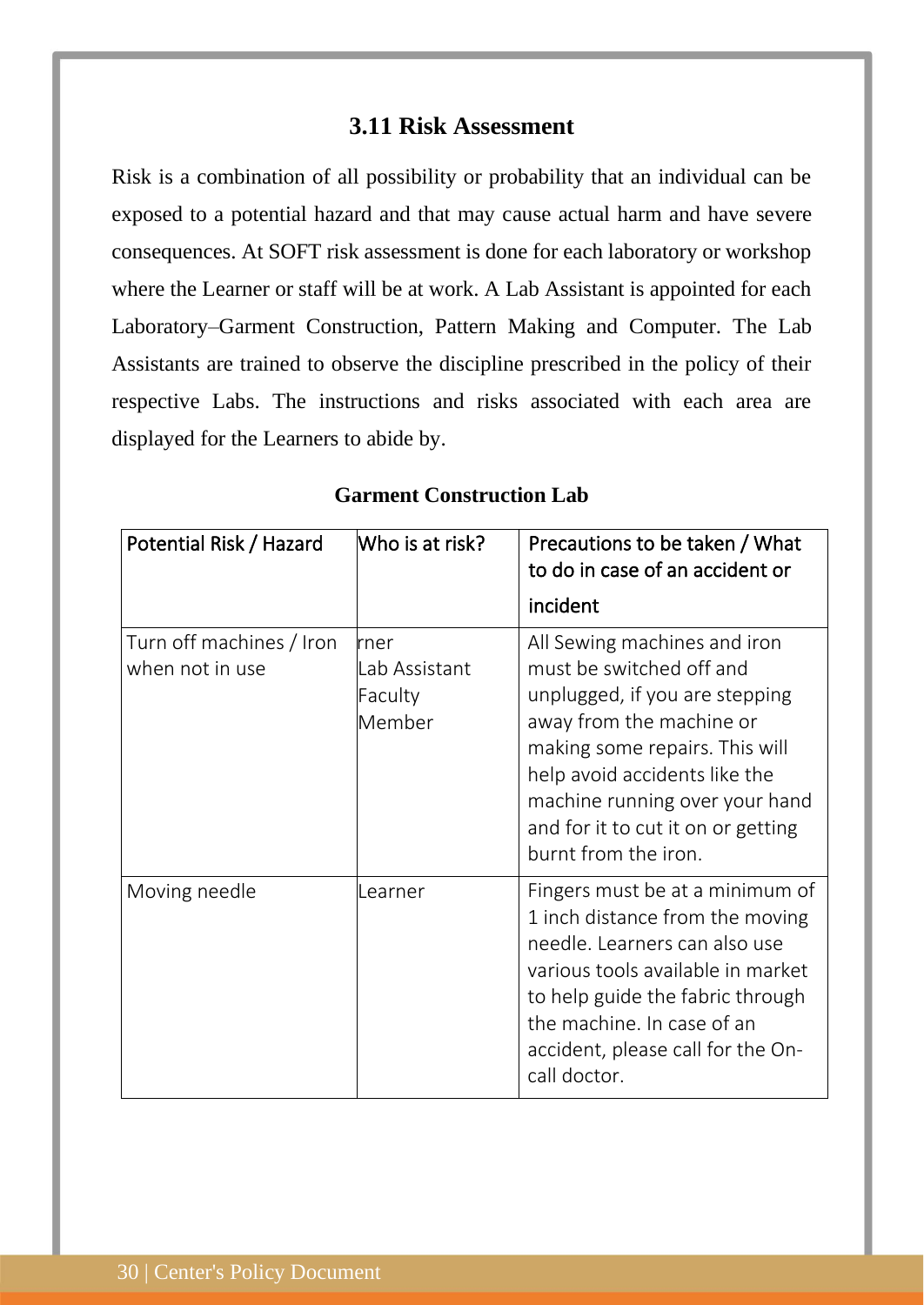| Long hair                  | Learner       | It is very important that learners                                    |
|----------------------------|---------------|-----------------------------------------------------------------------|
|                            |               | with long hair must tie their hair                                    |
|                            |               | tightly with a hair tie to avoid any<br>mishap.                       |
| Concentrate                | Learner       | Learners must concentrate and                                         |
|                            |               | be attentive while operating the<br>sewing machine. Also if the       |
|                            |               | Learner is under medication that                                      |
|                            |               | affects focus, it is best to avoid<br>using the sewing machine        |
| Listening to the machine   | Learner       | If the machine is making any                                          |
|                            |               | rattling or grinding noise, it is<br>important to stop and unplug the |
|                            |               | machine and report the same to                                        |
| Damaged wires              | Learner and   | the concerned Faculty member.<br>Incase if the wire is cut, damaged   |
|                            | Lab assistant | or frayed, do not use the                                             |
|                            |               | machine as there can be chances<br>of an electric shock.              |
|                            |               | Report the same to the                                                |
|                            |               | concerned Faculty                                                     |
| Do not stitch over pins    | Learner       | Sewing over pins can tend to<br>make them break and fly at the        |
|                            |               | user. It could also damage the                                        |
|                            |               | machine or the fabric. It is<br>therefore important to remove         |
|                            |               | pins before stitching.                                                |
| Do not eat or drink in the | Learner       | Any spill from a drink can be a                                       |
| Lab                        |               | reason for an electric mishap.                                        |
| Dispose Textile and other  | Learner       | All unrequired textile and other                                      |
| waste properly             |               | waste must be disposed off<br>properly to avoid any kind of           |
|                            |               | accidents like tripping over them                                     |
|                            |               | etc.                                                                  |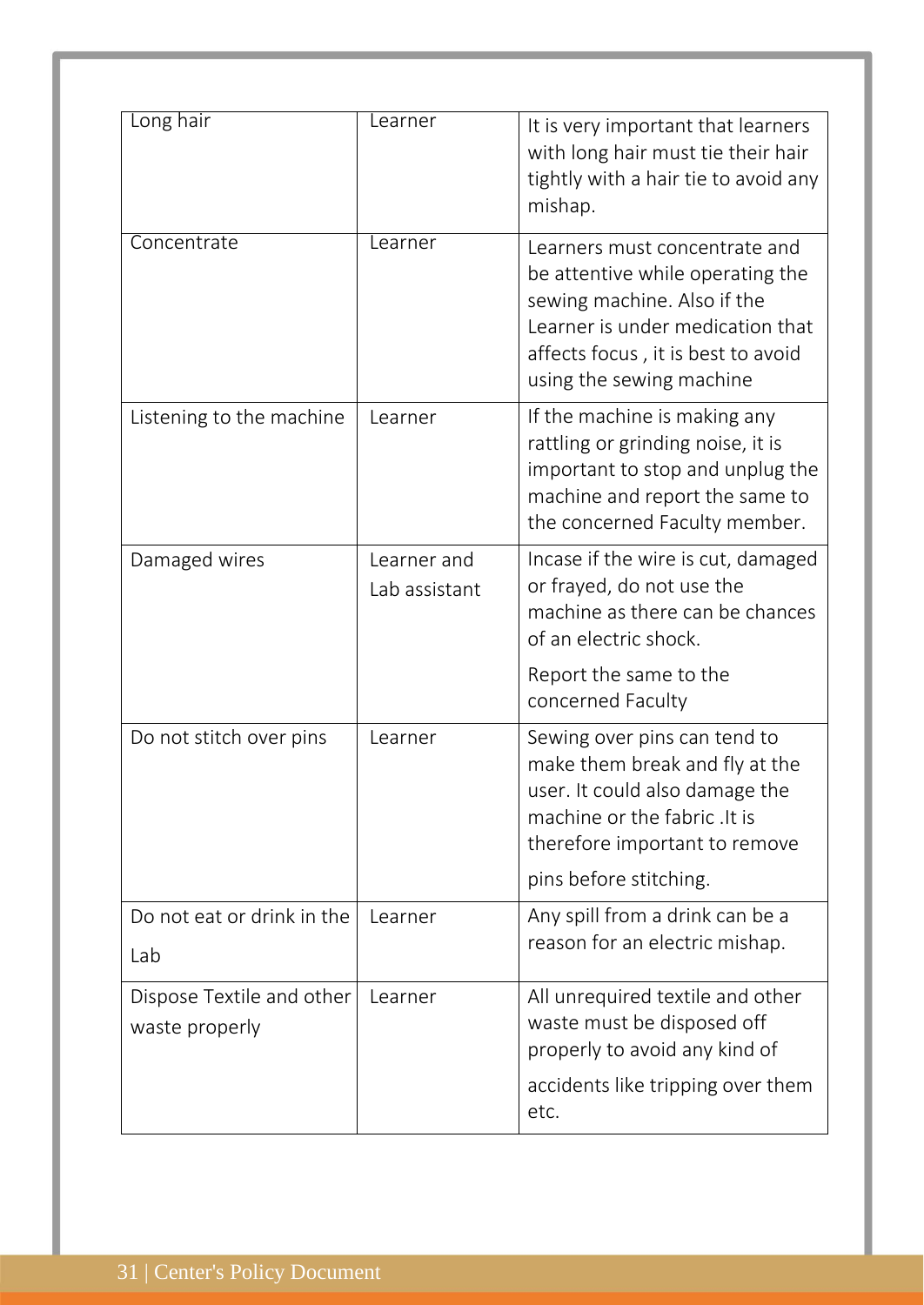| Cell Phone                     | Learner                             | Do not use Cell phones while in<br>the Lab. It may be the reason for<br>distraction at the machines and                                             |
|--------------------------------|-------------------------------------|-----------------------------------------------------------------------------------------------------------------------------------------------------|
|                                |                                     | may lead to accidents                                                                                                                               |
| No Running                     | Learner                             | Do not run inside the lab as you<br>can slip/fall and hurt yourself.                                                                                |
| Do not lean on machines        | Learner                             | Leaning on machines can lead to<br>chances of you being too close to<br>the machine and increase the                                                |
|                                |                                     | chances of getting hurt from it                                                                                                                     |
| High Voltage area              | Learner<br>Faculty                  | All High Voltage areas must be<br>clearly marked for everyone to                                                                                    |
|                                | member<br>Lab Assistants            | be cautious when they are in<br>close proximity to it                                                                                               |
| Main Switch / Fuse box         | Learner                             | The Main switch / Fuse box must<br>be clearly marked, so that                                                                                       |
|                                | Faculty<br>member<br>Lab Assistants | in case of an emergency, it is easy<br>to locate the same                                                                                           |
| Caution! Hot Surface           | Learner                             | The area near the iron must be<br>clearly marked to avoid Learners<br>from touching the surface and in<br>the process being burnt                   |
| Do not use Cutter on<br>tables | Learner                             | Tables must not be damaged.<br>Also while using a cutter, it is<br>important to be careful to avoid                                                 |
|                                |                                     | any accidents/ cuts.                                                                                                                                |
| Stole/Dupattas                 | Learner                             | These must not be near the<br>Sewing machines as it can be<br>entangled in the wheel of the<br>machine and cause serious injury<br>to the operator. |
| Selfies                        | Learner                             | Clicking of Selfies is strictly<br>prohibited inside the Lab.                                                                                       |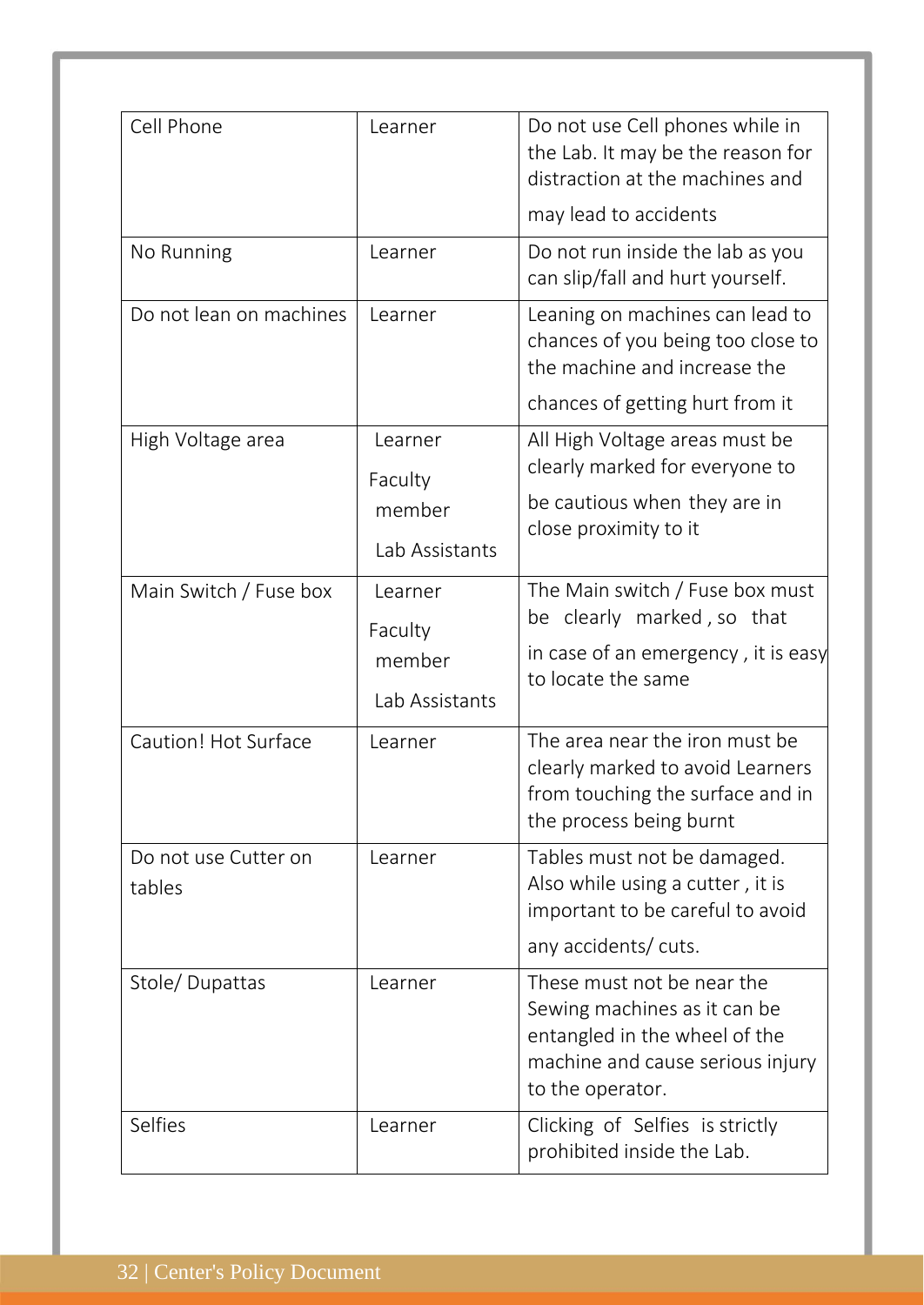# **Pattern Making Lab**

| Potential Risk /                                 | Who is at risk?                             | Precautions to be taken / What to do in                                                                                                                                                                                                                                                                                                |
|--------------------------------------------------|---------------------------------------------|----------------------------------------------------------------------------------------------------------------------------------------------------------------------------------------------------------------------------------------------------------------------------------------------------------------------------------------|
| Hazard                                           |                                             | case of an accident or incident                                                                                                                                                                                                                                                                                                        |
| Dispose waste<br>paper properly                  | Learner                                     | All unrequired patternmaking papers<br>and other waste must be disposed off<br>properly to avoid any kind of accidents<br>like tripping over them etc.                                                                                                                                                                                 |
| not touch<br>Do<br>the Main<br>Switch / Fuse box | Learner<br>Faculty member<br>Lab Assistants | The Main switch / Fuse box must be<br>clearly marked, so that in case of an<br>emergency, it is easy to locate the same.<br>Only authorized personnel should handle<br>the main switch. In case of an<br>emergency, please shut the main switch<br>to stop all electrical supply to the lab and<br>call the Lab assistant immediately. |
| Switch off the<br>lights on<br>leaving           | Learners                                    | All lights must be switched off,<br>otherwise due to overheating there can<br>be a fire break                                                                                                                                                                                                                                          |
| Running in the Lab Learners                      |                                             | Running in the Lab can lead to Learners<br>tripping and falling.                                                                                                                                                                                                                                                                       |
| Cutters on pattern Learner<br>making             |                                             | While using a cutter/ Scissor, it is<br>important to be careful to avoid any<br>accidents/ cuts that can happen if it<br>accidentally falls.                                                                                                                                                                                           |
| Remove pins once<br>work is<br>completed         | Learners                                    | All pins must be stored well once work<br>is completed. Loose pins can prick or<br>scratch a fellow Learners                                                                                                                                                                                                                           |
| Cell Phone                                       | Learner                                     | Do not use Cell phones while in the<br>Lab. It may be the reason for<br>distraction at the machines and may                                                                                                                                                                                                                            |
|                                                  |                                             | lead to accidents                                                                                                                                                                                                                                                                                                                      |
| Do not eat or<br>drink in the Lab                | Learner                                     | Any spill from eating or drinking can be<br>a reason for an electric                                                                                                                                                                                                                                                                   |
|                                                  |                                             | mishap.                                                                                                                                                                                                                                                                                                                                |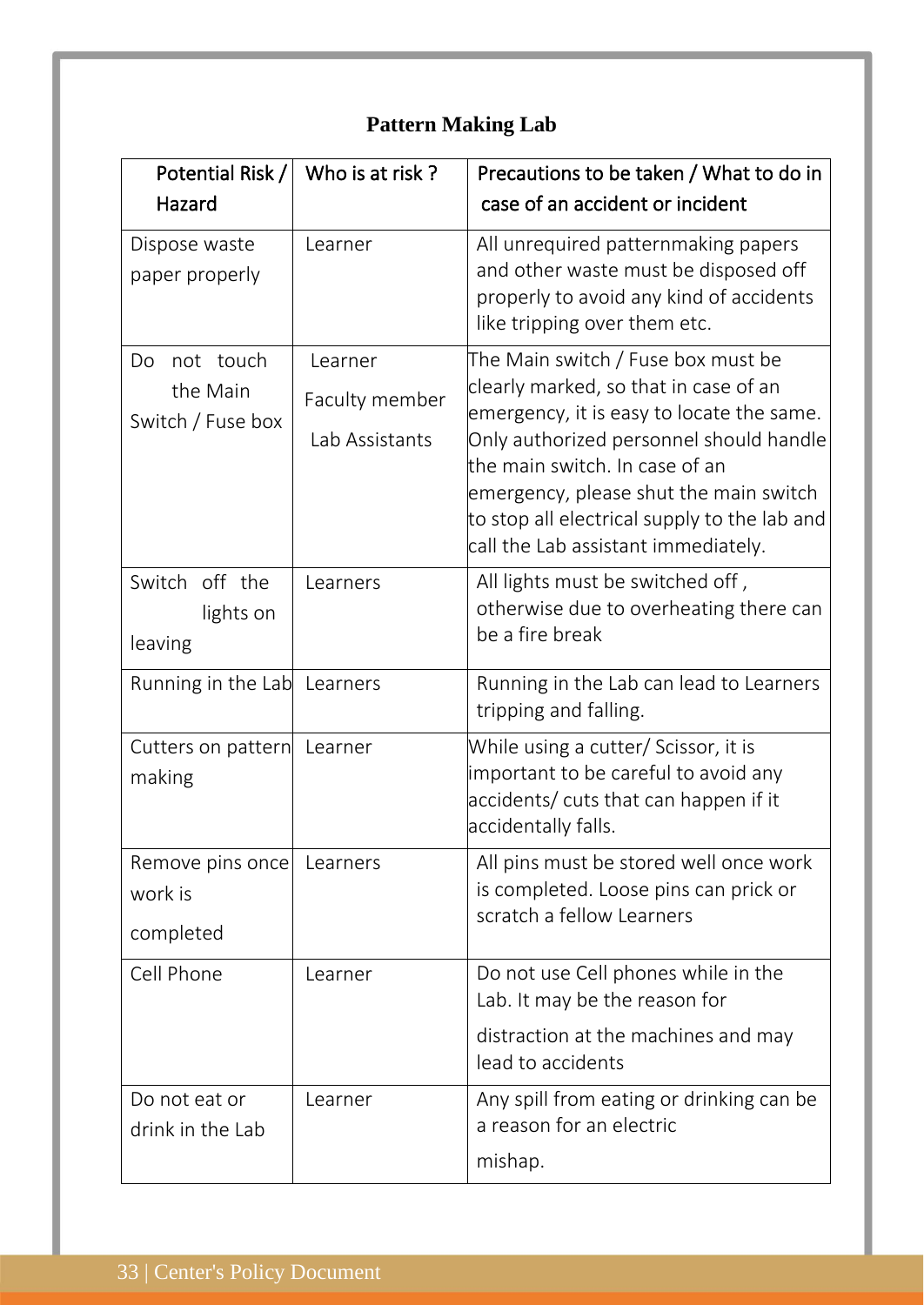## **Computer Lab**

In order to use the Computer lab, each Learner must possess a valid student ID card. It is against the policy to allow a Learner to borrow a fellow Learners ID card to gain access to the computer Lab. Each Learner is expected to maintain proper decorum and rules while using the computer Lab.

| Potential Risk /<br>Hazard              | Who is at<br>risk? | Precautions to be taken / What to<br>do in case of an accident or incident                                                                                                                                                                                                                       |
|-----------------------------------------|--------------------|--------------------------------------------------------------------------------------------------------------------------------------------------------------------------------------------------------------------------------------------------------------------------------------------------|
| Tripping on wires lying<br>on the floor | Lab Users          | The floor must be clear of all wires.<br>They must be taped together or<br>inside a plastic tube. This is necessary<br>to avoid anyone from tripping over<br>them. All current transmitting parts<br>of any electrical devices must be<br>enclosed to avoid getting in contact<br>with any user. |
| Electrocution from<br>Live<br>wires     | Lab Users          | All cut, damaged wires must be<br>replaced immediately or taped.                                                                                                                                                                                                                                 |
| Overheating of<br>Equipment             | Lab Users          | Turn off Circuit breakers or<br>immediately shut down the system<br>and unplug the Equipment to allow<br>it to cool.<br>Contact the Lab assistant for the                                                                                                                                        |
|                                         |                    | same                                                                                                                                                                                                                                                                                             |
| Over/Under voltage<br>on Mains          | Lab Users          | Do not insert another fuse of larger<br>capacity if an instrument keeps<br>blowing fuses.                                                                                                                                                                                                        |
| Liquids                                 | Learners           | No water or aerated drinks, Should<br>be allowed at the work area. Do not<br>use or store highly                                                                                                                                                                                                 |

In case of any Emergency, please contact the Concerned Faculty / Programme Leader or Centre Head of the Institute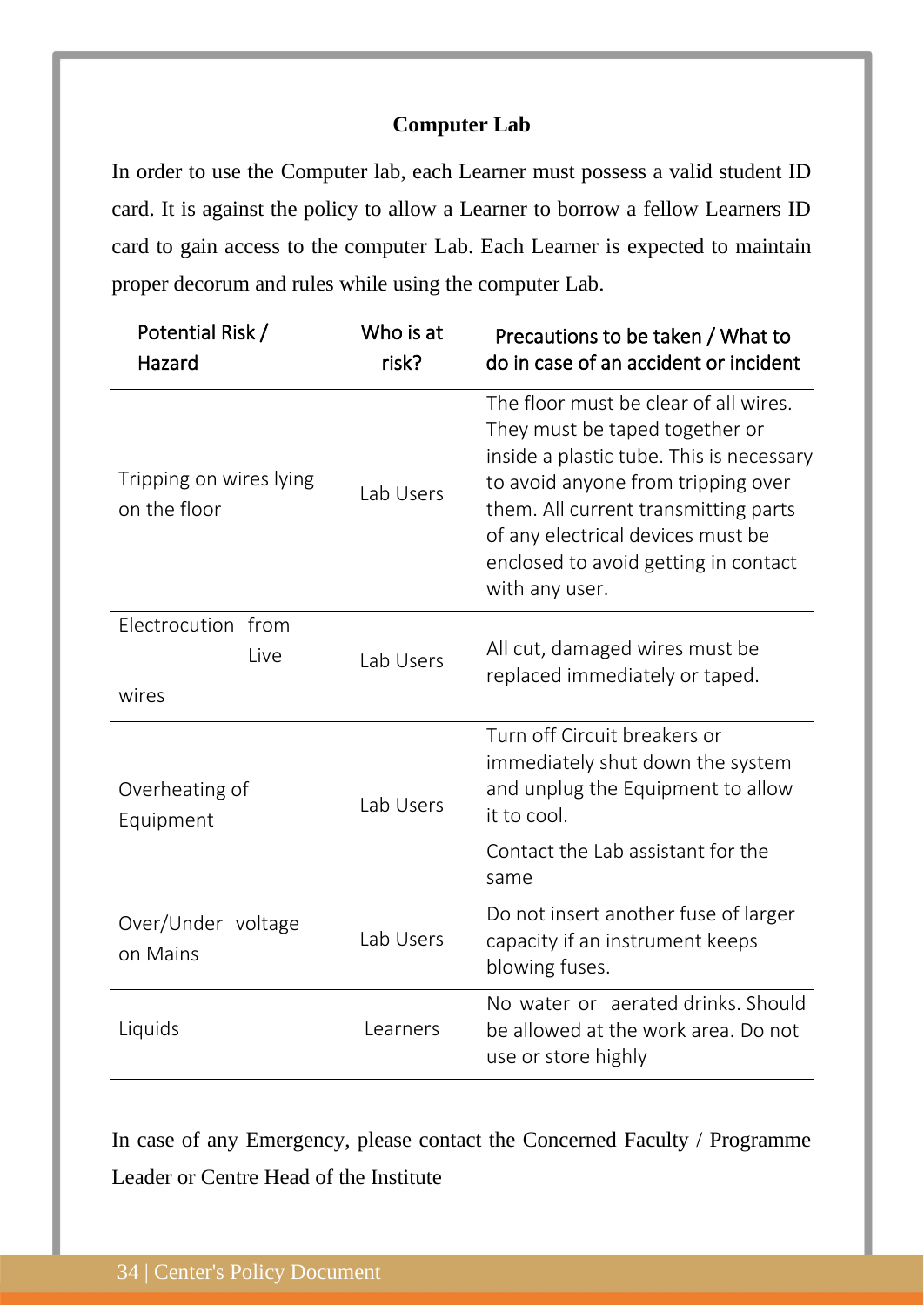## **Emergency Contact Numbers**

## **Visit and On Call**

Dr Ritesh Kundap:

Phone no . 9765903397, 8983123879, 9890495662

## **Emergency**

Dr Ashish Badare:

Phone no. 9423580971, 7588779309, 7875643862

## **Government Ambulance Facility**

Phone no. 108

## **Fire Brigade**

Phone no.101

## **Narhe Police Station**

Phone no.020-24699076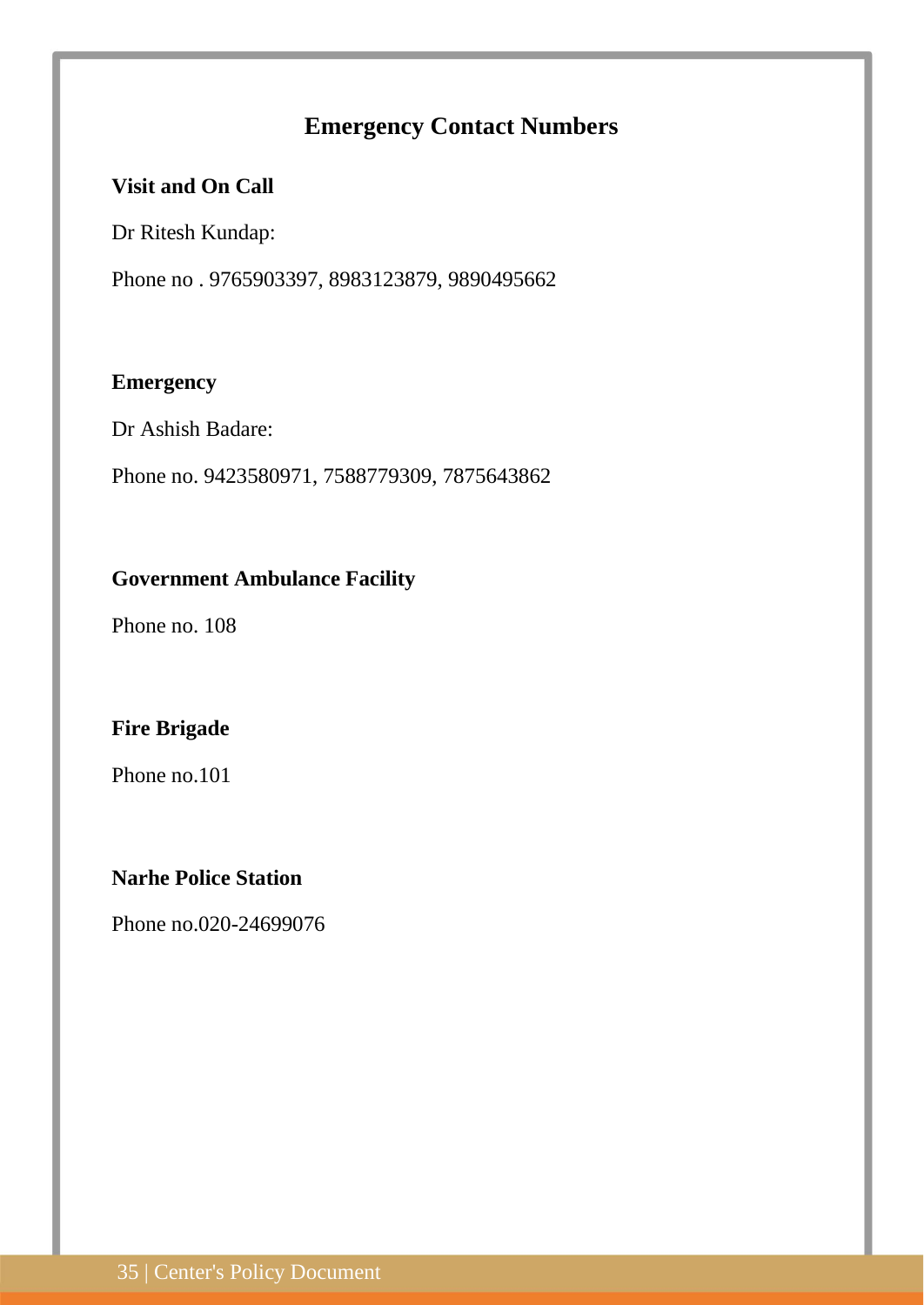| Potential Risk /<br>Hazards                | Who is at risk?                                       | Precautions to be taken /<br>What to do in case of an<br>accident or incident                                                                                                                                                                                                                                                                                                      |
|--------------------------------------------|-------------------------------------------------------|------------------------------------------------------------------------------------------------------------------------------------------------------------------------------------------------------------------------------------------------------------------------------------------------------------------------------------------------------------------------------------|
| Do not run in<br>corridors or<br>staircase | Learners, All<br>Faculty<br>members and<br>Help staff | No running or playing in the<br>corridors or the staircase. It<br>may lead to accidents and<br>injuries from slips, falls and<br>trips                                                                                                                                                                                                                                             |
| Slippage                                   | Learners, All<br>Faculty<br>members and<br>Help staff | When the corridors or<br>staircase are to be wiped<br>cleaned, a sign board about<br>the same must be on display. If<br>water is spilled, the help staff<br>must be immediately informed<br>about the same.                                                                                                                                                                        |
|                                            |                                                       | Pedestrians must be kept away<br>from wet/moist floors,e.g.<br>physical barriers and provide<br>for dry paths through these<br>areas for them to pass<br>through. During wet cleaning,<br>correct amount of detergent<br>needs to be used. Excess liquid<br>should be removed to assist<br>the floor drying process. As far<br>as possible, the floor should be<br>wiped until dry |
| Signage                                    | Learners / Faculty<br>members                         | Operational controls put in<br>place.<br>e.g. rushing prohibited,<br>hand held devices<br>prohibited, reading<br>prohibited.                                                                                                                                                                                                                                                       |

# **Corridors and Staircase**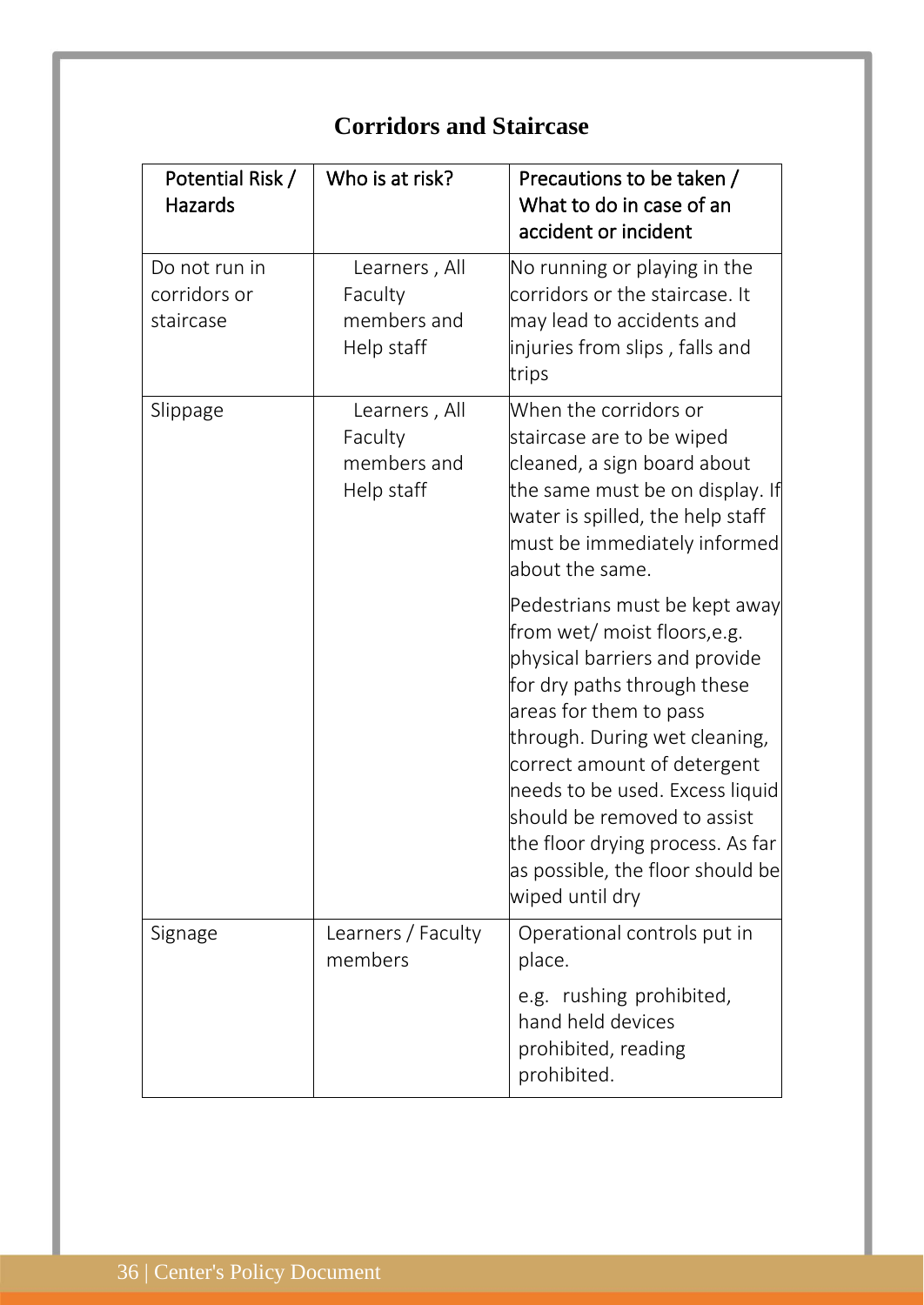## **Lifts/ Elevators**

The College provides for 2 lifts at either sides of the building for both the Learners as well as for the other members of college. It is important to follow the rules written and displayed inside the lift for the safety of all.

| Potential Risk /<br><b>Hazards</b>               | Who is at risk?                   | Precautions to be taken /<br>What to do in case of an<br>accident or incident                                                                                                                                                                                                                                     |
|--------------------------------------------------|-----------------------------------|-------------------------------------------------------------------------------------------------------------------------------------------------------------------------------------------------------------------------------------------------------------------------------------------------------------------|
| Gaining access to<br>machine rooms and<br>shafts | Learners                          | The machine or control room<br>for lifts should be situated in<br>remote parts of the premises<br>and under normal<br>circumstances should be<br>locked and secured. For lifts,<br>these rooms can be either at<br>the top or bottom of the<br>building.<br>Access to these areas<br>- İS<br>strictly prohibited. |
| Hazardous materials                              | Learner and<br>Faculty<br>members | Hazardous material must<br>not be stored near the<br>control room. It is a<br>potential danger to all                                                                                                                                                                                                             |
| Persons trapped in<br>the lift                   | Any User                          | Incase if the Lift stops and<br>the doors do not open, do<br>not panic. Call the help line<br>no. displayed inside the lift.                                                                                                                                                                                      |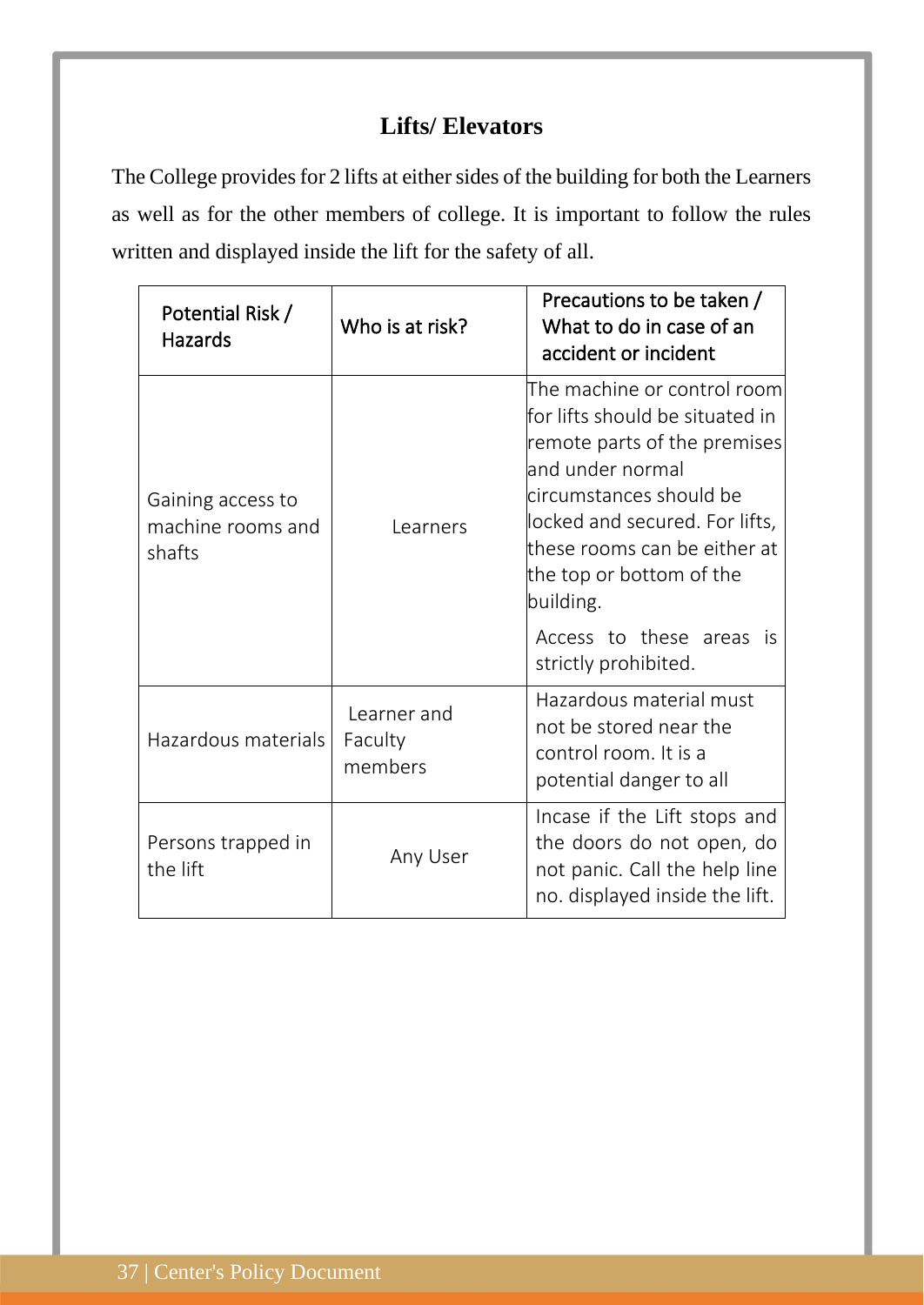|                                                                | <b>Classrooms</b>             |                                  |                                                                                                                                                                                                                        |
|----------------------------------------------------------------|-------------------------------|----------------------------------|------------------------------------------------------------------------------------------------------------------------------------------------------------------------------------------------------------------------|
| Potential<br>Risk /<br>Hazar<br>ds                             | What is the Risk?             | Who is<br>at Risk?               | Precautions to be<br>taken / What to do<br>in case of an<br>accident or<br>incident                                                                                                                                    |
| Broken, tables,<br>chairs<br>or<br>other<br>furniture<br>items | Falls and related<br>injuries | Learners                         | Broken furniture<br>should be removed<br>from service until<br>repaired or<br>replaced                                                                                                                                 |
| Damaged<br>flooring/tiling                                     | Slips and falls               | arner and!<br>Faculty<br>members | Poorly maintained<br>or damaged floors<br>or paving should be<br>identified during<br><b>routine</b><br>maintenance<br>checks.<br>Repairs should be<br>carried out, and<br>steps taken to<br>prevent future<br>damage. |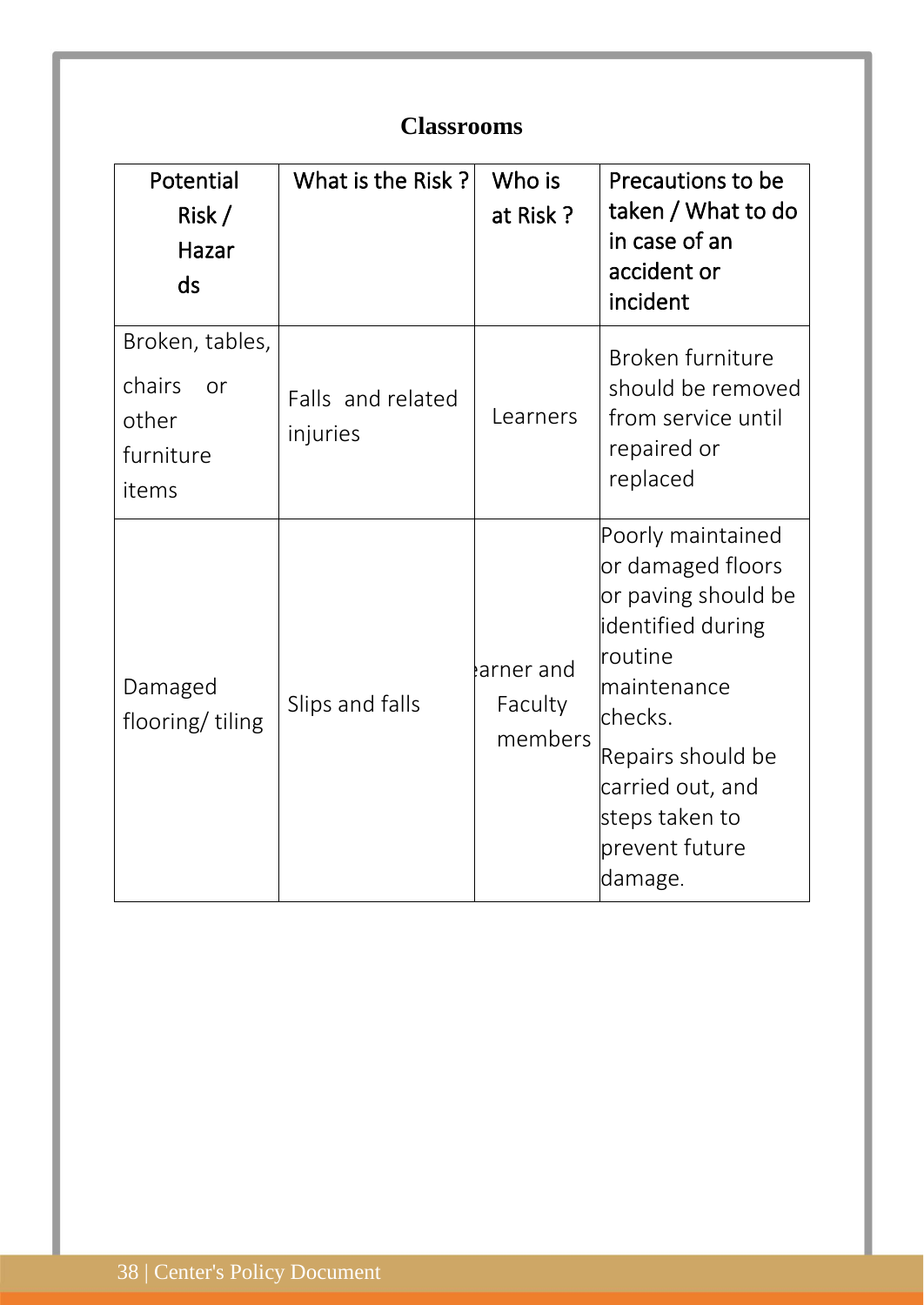| <b>Canteens</b>                                    |                                                        |                                                      |                                                                                                                                                                                                                                                                                                                                    |  |
|----------------------------------------------------|--------------------------------------------------------|------------------------------------------------------|------------------------------------------------------------------------------------------------------------------------------------------------------------------------------------------------------------------------------------------------------------------------------------------------------------------------------------|--|
| <b>Potential Risk</b><br>/ Hazards                 | What is the<br>Risk?                                   |                                                      | Precautions to be taken /<br>Who is at Risk? What to do in case of an<br>accident or incident                                                                                                                                                                                                                                      |  |
| Unsafe storage of<br>kitchen items                 | Toppling goods<br>leading to Slips,<br>trips and falls | Learners                                             | Utensils, crockery and other<br>litems should be stored<br>properly on shelves and in<br>cupboards to prevent them<br>from toppling<br>and unsafe access.                                                                                                                                                                          |  |
| Fire                                               | Burns and<br>Smoke<br>inhalation                       | Learners<br>staff<br><b>Helping</b><br>Kitchen Staff | Designated helping staff<br>should be trained to use the<br>fire-fighting Equipment.<br>Lunchtime evacuation drills<br>Faculty Member should be carried out to<br>make every individual aware<br>of the exit/escape routes,<br>assembly points etc. in case<br>$\operatorname{\mathsf{b}}$ f an incident of fire on the<br>premise |  |
| Damaged<br>electrical<br>fittings<br>and equipment | Electrocuti<br>on Cuts                                 | Learners and<br>Kitchen Help<br>staff                | Defective electrical<br>equipment and fittings<br>should be disposed of, or<br>clearly identified and<br>abelled as 'out of use', and<br>stored separately to prevent<br>accidental use. Defects to be<br>reported to the person in<br>control of the workplace to<br>ensure all items are repaired<br>or replaced.                |  |
| Sharp knives and<br>cutters                        | Cuts                                                   | Kitchen Help<br>staff                                | cutters/knives<br>Safety<br>should be regularly checked<br>for damaged blades<br>or<br>handles once per term and<br>disposed of if damaged.                                                                                                                                                                                        |  |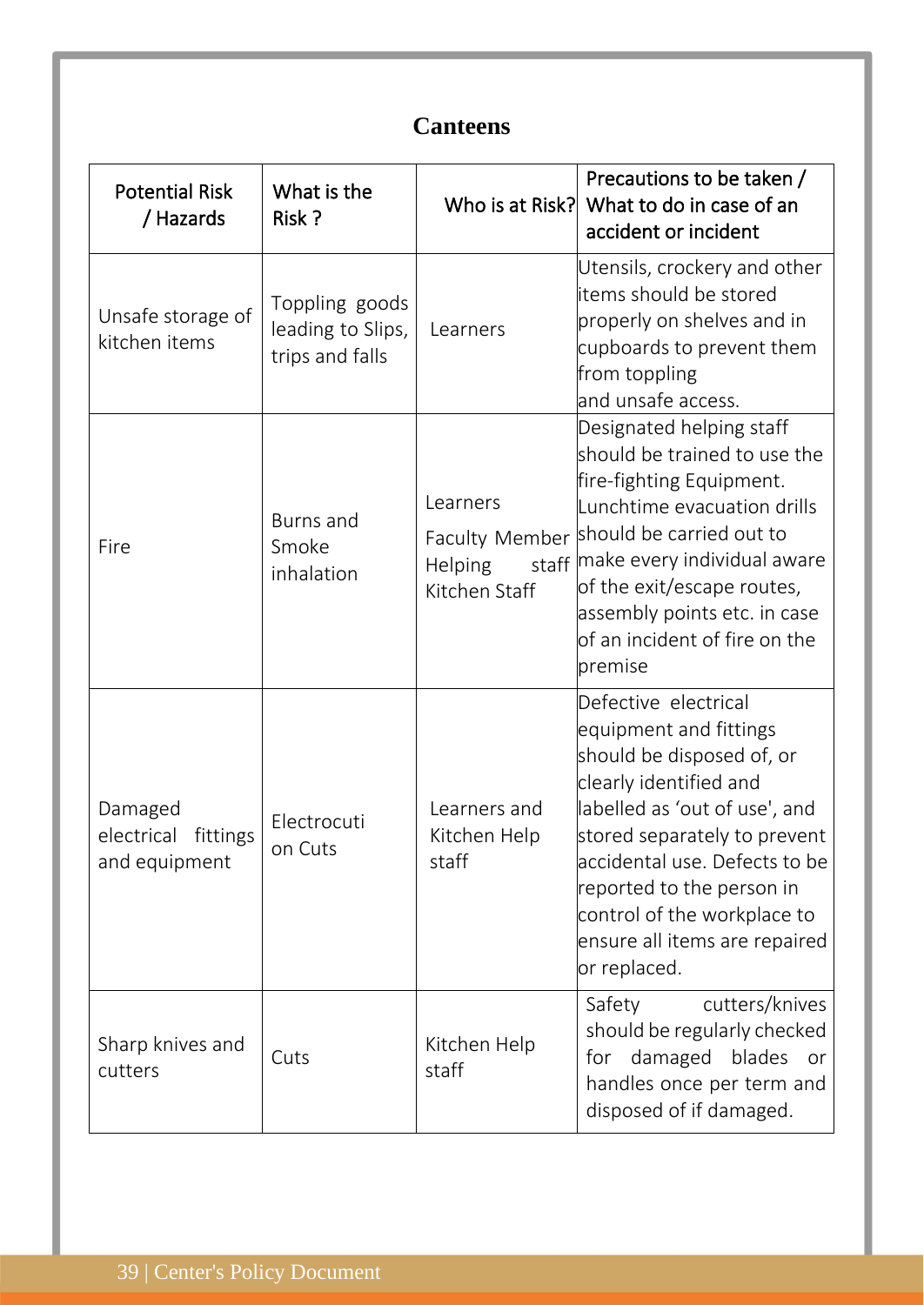| and Falls<br>Slips<br>liquid<br>from<br>spillages, food<br>spillages | Slips,<br>trips and<br>falls | Learners<br>Faculty<br>members | Spills<br>should be dealt<br>immediately. Absorbent<br>material should be used to<br>soak up the spill. Spill kits or<br>absorbent materials should<br>be located near high spill<br>risk areas. Hand- held<br>squeegee should be made<br>available for smaller spills |
|----------------------------------------------------------------------|------------------------------|--------------------------------|------------------------------------------------------------------------------------------------------------------------------------------------------------------------------------------------------------------------------------------------------------------------|
|----------------------------------------------------------------------|------------------------------|--------------------------------|------------------------------------------------------------------------------------------------------------------------------------------------------------------------------------------------------------------------------------------------------------------------|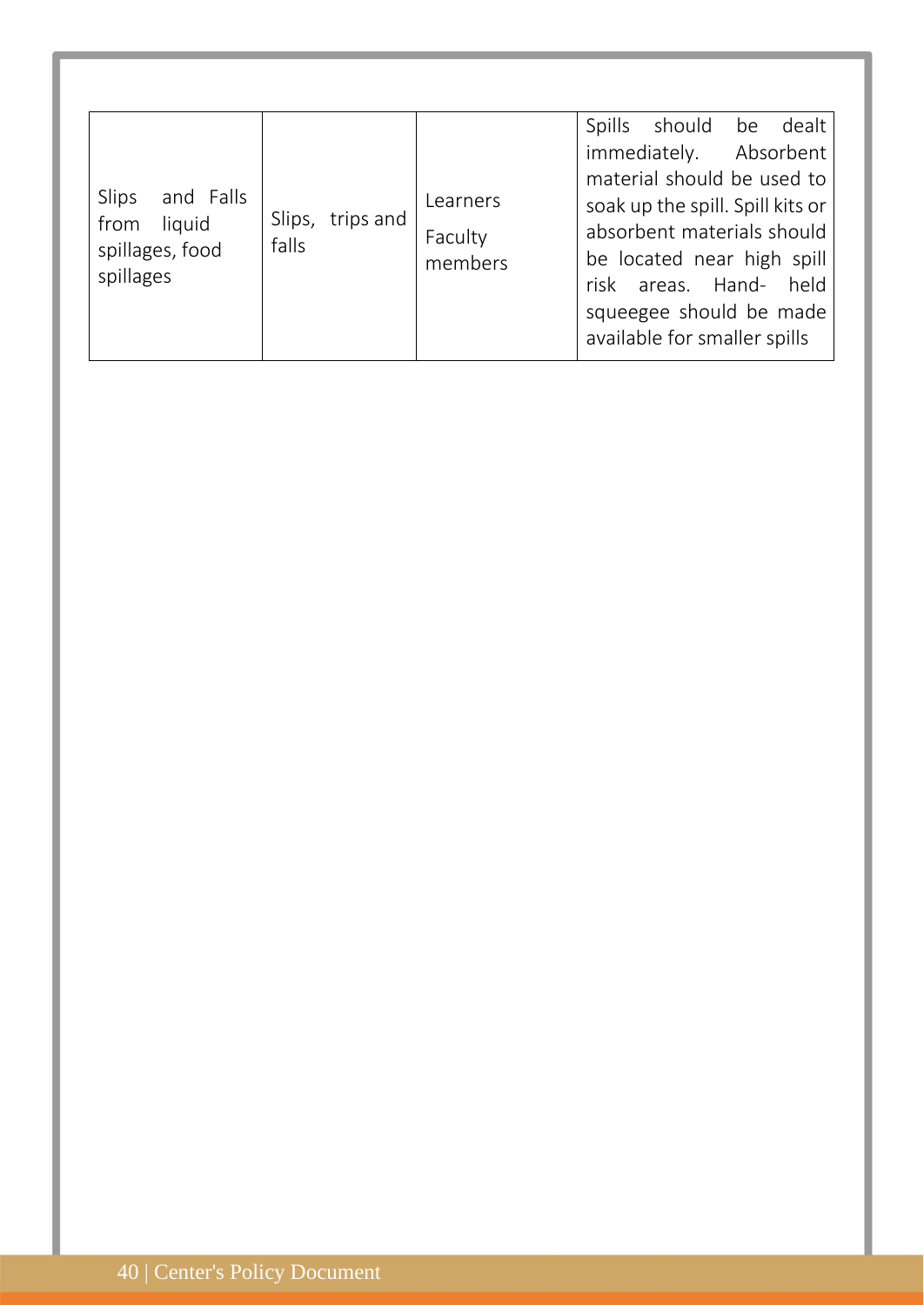## **3.12 Health and Safety policy**

<span id="page-40-0"></span>SOFT is committed for maintaining a safe, secure and healthy environment for all staff, learners and visitors.

## **Health, Safety and Hygiene provisions in the campus include:**

- **1.** Sufficient number of first aid tool kits.
- **2.** Medical room
- **3.** Toilets, kitchen and all the rooms are cleaned on daily basis.
- **4.** Campus is declared smoking free zone.
- **5.** Fire extinguishers: 14 (already installed).
- **6.** Cleanliness in campus environment:
- **7.** CC TV (cameras): 2 in each lab and corridors (already installed)

#### **Rules for Health and safety on campus:**

- **1.** Learners/Staff must follow safety and hygiene rules planned to care for themselves and others
- **2.** Follow safety instructions of teaching and support staff in regular day to day work, especially in an emergency
- **3.** Learners have to keep the physical environment clean, buildings, open area or other infrastructure that reside in campus;
- **4.** Throw away any garbage in garbage bin that has been provided.
- **5.** Food and drinks are strictly prohibited in classrooms and corridors.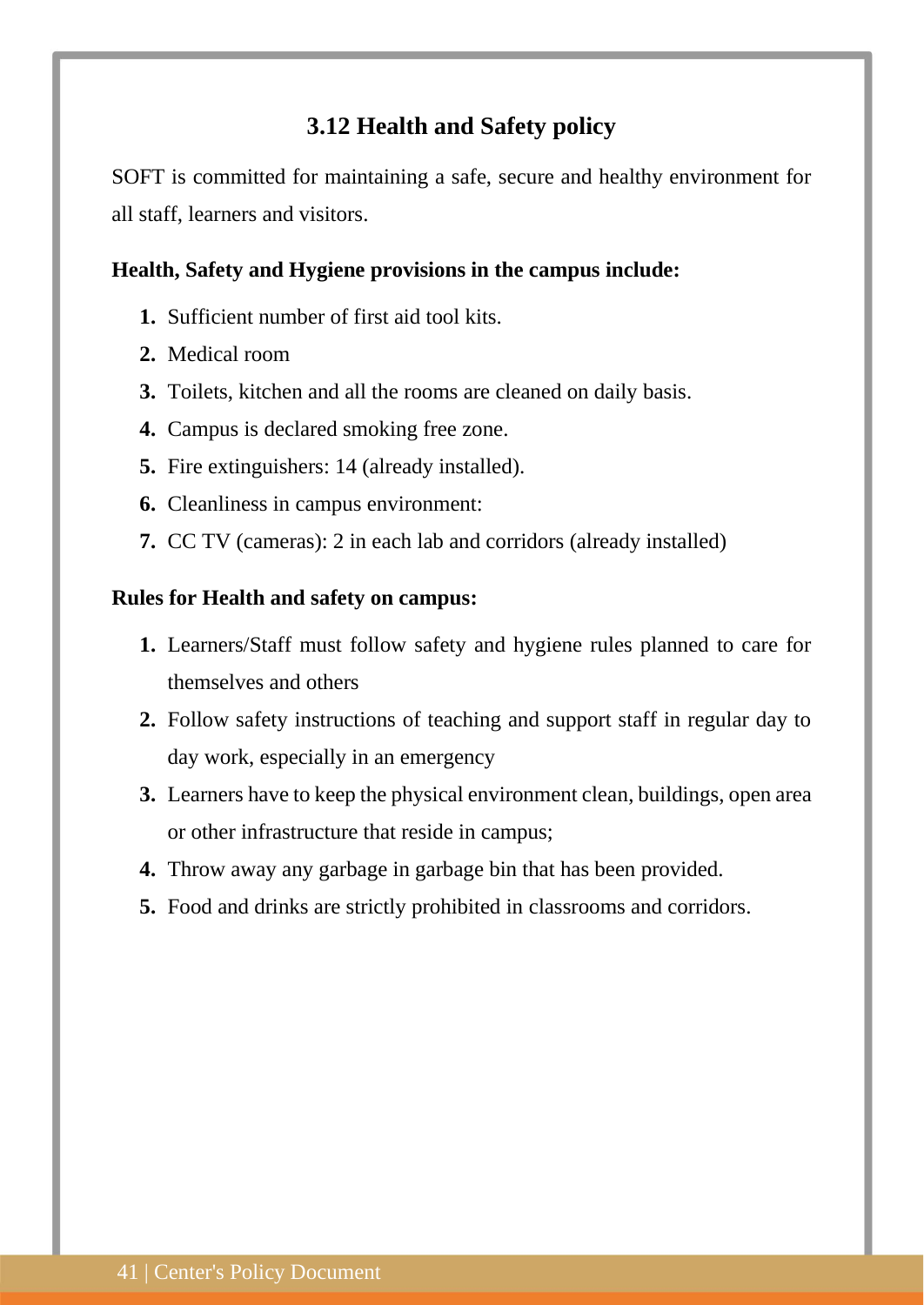## **3.13 Learner Support Policy**

<span id="page-41-0"></span>SOFT aims at supporting learners towards an effective learning environment and also helps them to achieve their academic potentials. It focuses on what SOFT can and should do to help learners beyond the formal delivery of content, or skills development. This creates positive learning environment and offer adequate assistance to the learners in addition to the academic support.

As this policy is aimed towards supporting learners and also identifies difficulties that may occur among learners learning experience

- **1.** Emotional & Psychological issues
- **2.** Physical disability
- **3.** Additional/special learning requirement

#### **1. Emotional & Psychological issues**

Soft respects dignity of every learner and promotes learners well-being. An individual's emotional and mental health varies due to the factors of demanding modern lifestyle or any other unknown valid reasons. Soft does not judge its recruits on the basis to handle these pressures. Information of such learner will be of utmost confidential and will be revealed only to the concerned staff member. For learners who need help, a counselor is appointed who is available on call on campus.

#### **2. Physical disability**

A physical disability is a physical condition that affects a person's mobility, physical capacity, stamina, or dexterity. Soft believe in right to education and does rational adjustments to the known physical limitations of otherwise qualified individuals with disabilities. Campus premises have ramps & toilets for physically challenged learners.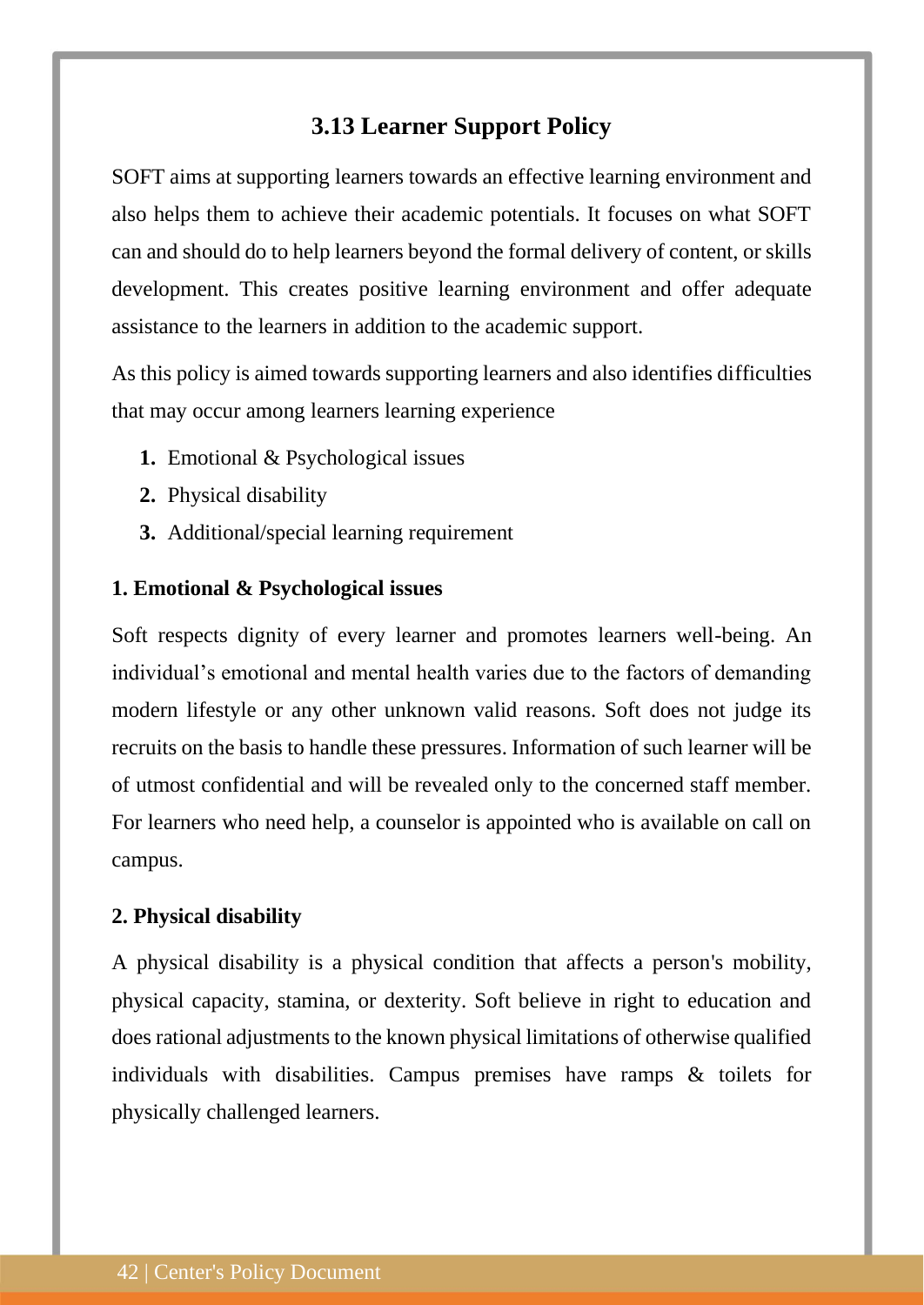College ensures that all activities, functions, procedures are in consideration to enable the physically disabled learner and their active participation in academic and social events. Soft ensure that any barriers to events, programme that causes hurdle to the disabled learner will do a reasonable adjustment to minimize such barriers and meet up their full academic potential.

## **3. Additional/special learning requirement**

Every learner is different in terms of learning ability, grasping capacity, academic standards and performance and classroom understandings. Learners with weak academic performance, tends to lose confidence and eventually due unsatisfactory results tends to drop out. This policy also aims to help in the identification of learners who require additional/ special academic support and to ensure suitable interventions are implemented to facilitate such learners to realize their full potential. For weaker academic performing learners an Enrichment programme is initiated by the SOFT on weekends to bridge the gap. Soft library also provides e-library accesses which is available for 24X7 to all the learners and staff.

SOFT motivates bright students to participate in national and international level competitions. Similarly those having difficulties to perform are provided with mentor support.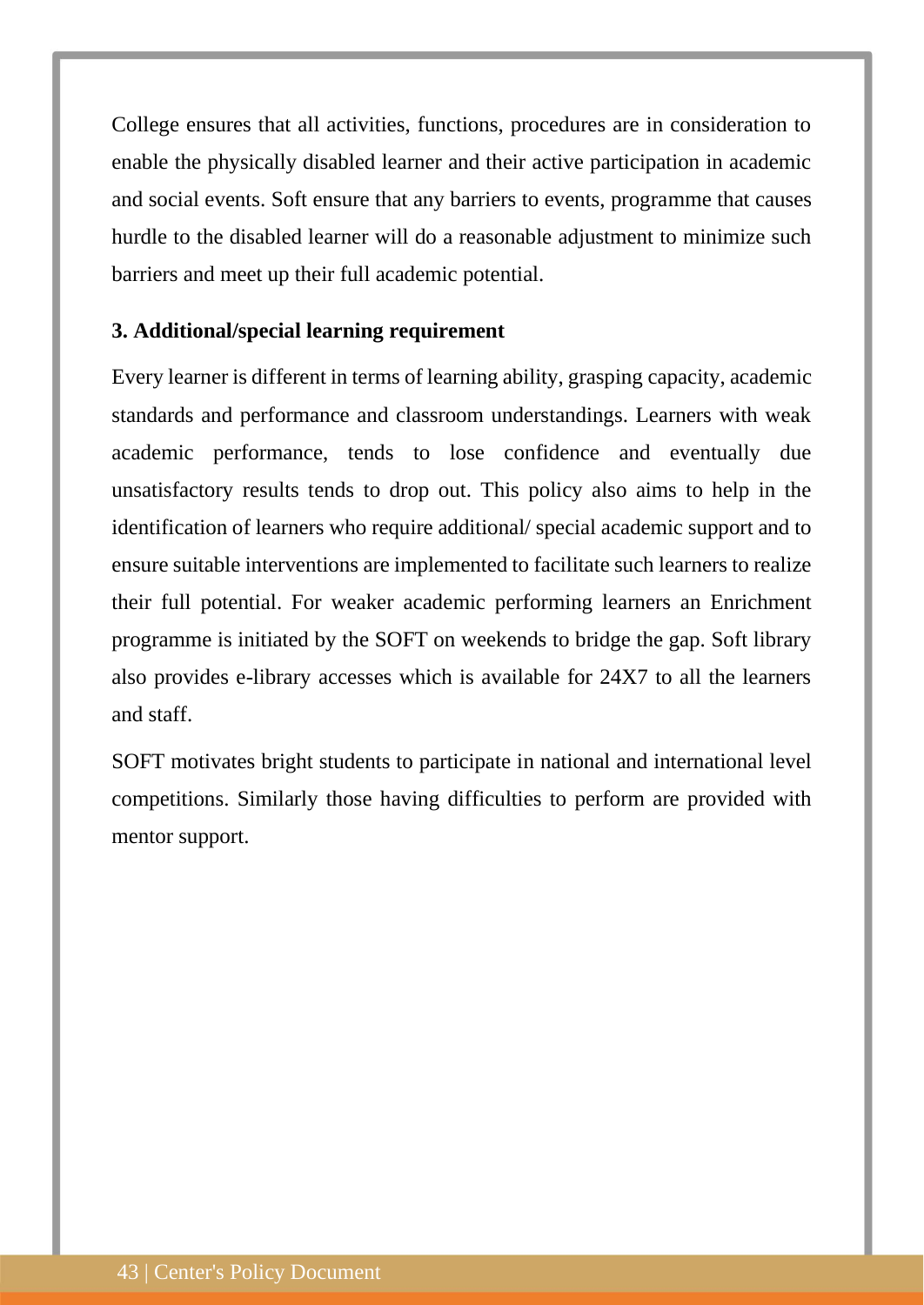## **3.14 Learners Safeguarding Policy**

<span id="page-43-0"></span>This policy is developed by SOFT to maintain an environment where learners, staff and visitors feel safe and is not at any risk of abuse or harm which is a primary consideration.

SOFT will not tolerate any sort of exploitation and abuse with learners by peer, staff or associated personnel with either in person or through digital platform irrespective of age, gender, origin or hierarchy.

Types of abuse that could occur in a learning environment could include:

- Physical abuse
- Sexual abuse
- Psychological abuse
- Discriminatory abuse

Incidents of ragging, bullying and harassment of any kind are unacceptable at SOFT Incidents of ragging, bullying and harassment of any kind are unacceptable at SOFT, all learners are expected to be respectful to each other, and to look out for each other at all times. Bullying, name calling, aggressive or threatening behavior, violence or abuses are not tolerated. All staff members should act in the best interest of the allegedly abused person. The institute will make sure to conduct a training and sensitization programme for all employees in order to build their skills in avoiding, identifying, responding and reporting cases of harm. If any witnesses are aware of any harassment or abuse, or are concerned about another learner, they are advised to report it to the Programme Leader or there are various committees to support learner's issues and their functioning is being supervised by the authorities of the college.

- Discipline Committee
- Grievance Committee.
- Anti-ragging & Sexual Harassment Committee.